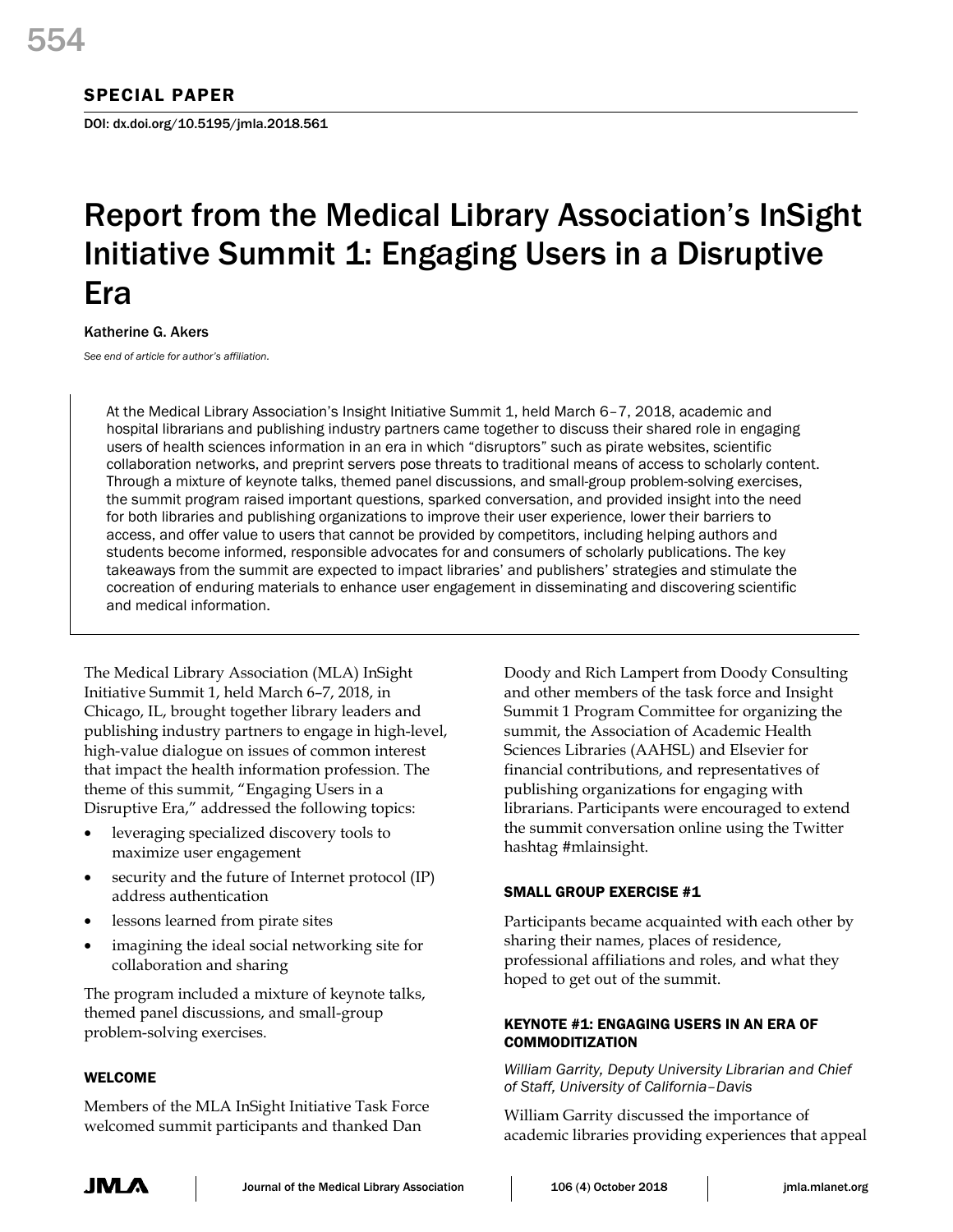to users and help them achieve their objectives. He stated that much of what librarians do will become or has already become commoditized. That is, today's users increasingly procure services or goods based overwhelmingly on convenience and in a manner that is disconnected from intermediaries. If libraries cannot offer appealing user experiences with added value that is not provided by competitors, they risk becoming irrelevant to users, who risk being ill-served as a consequence.

Garrity commenced his keynote talk by providing examples of web-based services that have disrupted traditional paths of service provision, such as the Leafly app for obtaining access to medical marijuana, Teleradiology Solutions for outsourcing the reading of medical imaging, the Uber ride-sharing app, and the online retailer Amazon. Asked the question "what qualities do these share?," audience members answered "convenience," "ease of use," "always present," "immediate outcomes," "no geographic constraints," "access to unlimited inventory or resources," and "ability to complete transactions without speaking to a person." Garrity said that libraries should strive to provide services and access to information resources in a manner that co-opts these essential qualities.

Garrity believes that medical libraries are wellpositioned to thrive in these uncertain times. Users of medical libraries constitute a monolithic group with common objectives. They are focused; they want to get research done and help patients. They are respectful of expertise, seeing librarians as partners in clinical, educational, and research activities. Medical librarians are particularly innovative, nimble, enabling of users, quick to act, and supportive of faculty. Thus, they are in a good position to help users have positive experiences and succeed.

Garrity shared a three-point strategy for dealing with challenges faced by libraries: (1) make evidence-based decisions, (2) adopt orthogonal perspectives (i.e., approach problems from a nonlibrary point-of-view), and (3) do things at scale. As an example, Garrity's main library needed renovation. Although faculty believed that they were the primary library clientele, librarians performed a year-long study of library users to obtain evidence. They found that 93% of library visitors were students and less than 3% were faculty.

Of the student visitors, less than 1/3 engaged with library collections, services, or expertise during their visits; most simply used the library as a space for studying. These findings allowed librarians to "reset the campus narrative about the library" and aim renovations at creating an academic center for improving student success. To address the issue of scale, librarians are inserting learning objects into normal learning and research workflows, as there are not enough librarians to teach information literacy (IL) to all students.

During their study, the librarians also found that students often studied in cramped spaces, sometimes even sitting on the floor, like "O'Hare on the worst travel day." Garrity suggested that insight into the design of library space could come from the environments in which students will work after graduation. For example, modern start-ups and media firms occupy open environments that contain moveable furniture and foster collaboration. Thus, libraries could create student spaces in collaboration with companies like WeWork, which designs and leases coworking spaces that are aesthetically pleasing and flexibly meet user needs.

Garrity noted several issues that could drive users away from the library as a source for information. Most library users are "satisficers" who do not need much data to make a decision, whereas librarians tend to be "maximizers"; users might want only a few articles to get started instead of hundreds of references. People are outcome-focused; their objective is simply to get work done. Information may be indistinguishable to users: A student may want *a* journal article instead of *the* journal article, and how they get it is irrelevant. People have more choices for sourcing information, with even Garrity admitting that he used Google Scholar rather than his library's search tool for researching his talk. Library tools and services are often invisible, causing users to lose connection with librarians' expertise. Finally, library tools and services are too difficult to use: "If any business put their customers through what we put our users through, they'd be out of business."

As an example of how libraries can attract users, Garrity spoke about his library's new Archives and Institutional Assets program. His university has recently seen a burgeoning of research programs, resulting in more researchers experiencing the "headache" of complying with open access and data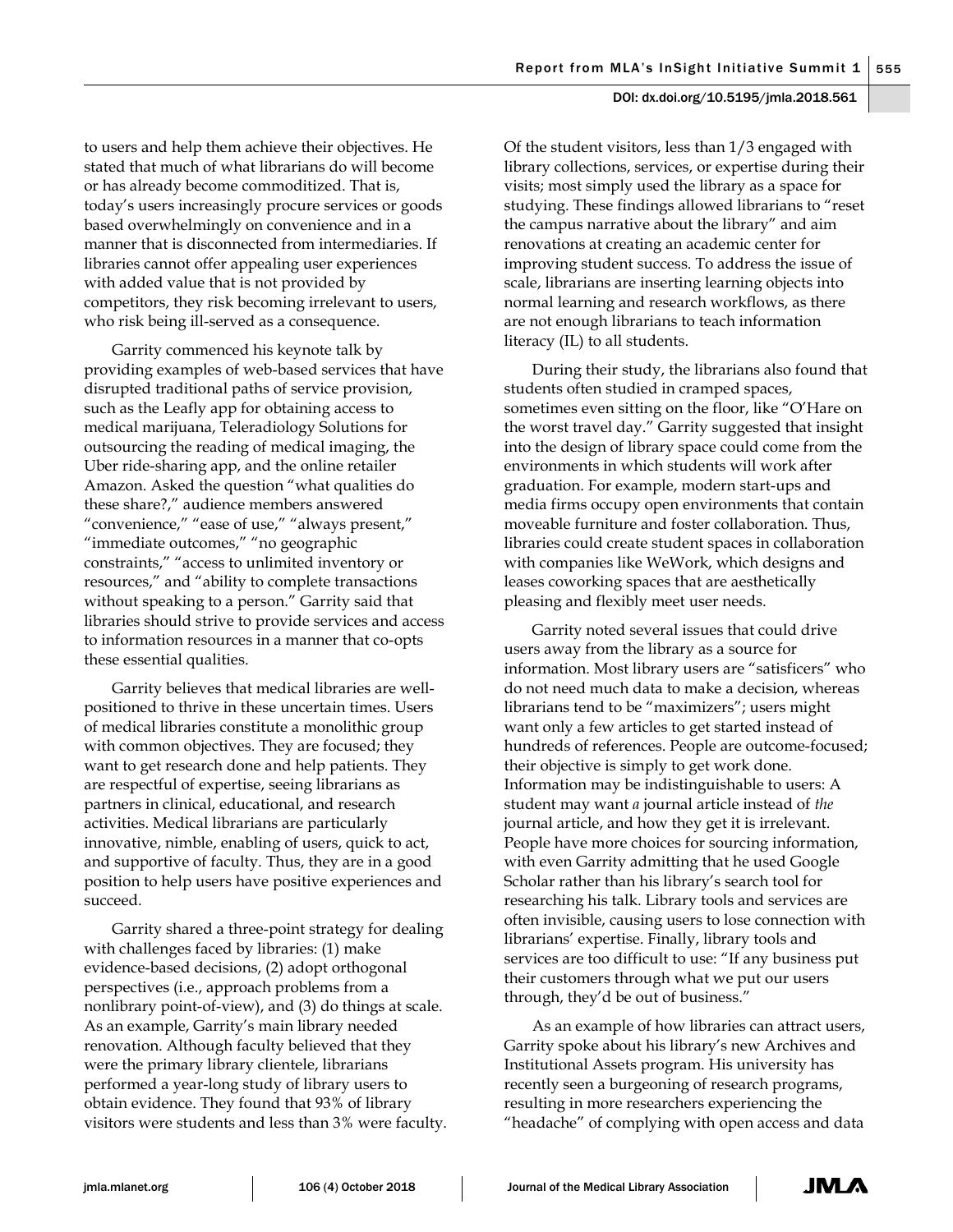management mandates. At the same time, given the digital medium of today's research process, a traditional university archives approach struggled to capture the story of campus growth. To meet multiple needs at once, Garrity's library has developed a program that simultaneously supports researchers' needs from the beginning of their careers and that preserves and provides access to university materials of enduring value. Together, his library's Archives and Institutional Assets, Scholarly Communications, and Data Management programs rely on referrals among liaison and specialist librarians to connect researchers with library staff who can alleviate their "headaches," while also demonstrating the impact of their research.

In conclusion, Garrity proposed a three-point plan for librarian action in an era of commoditization: (1) Focus on making users' information experiences positive. Librarians should put themselves in the role of a new student or faculty member who tries to use library tools and services; "you might be appalled at what we expect people to do." Librarians should ask themselves: Are our tools intuitive to use? Are they convenient (i.e., low-to-no barriers)? Are we enabling our users' success? (2) Do we strive to offer value that is not otherwise available from competitors? (3) Do we make expertise visible, relevant, and intrinsic to the user experience?

#### Question-and-answer session

The main theme of audience responses was the idea of the library as a physical place for collaboration. One participant emphasized that librarians "cannot view libraries as a temple of librarians." Rather, libraries should be "true interprofessional educational homes," and user communities should be invited into these spaces to collaboratively solve problems. However, a librarian who said he had long worked to advance interprofessional education expressed concern that different user communities are monolithic entities who engage in tribal affiliation, saying that "forced mixed groups fall apart." This librarian also expressed interest in applying diversity practices (e.g., advocacy, allyship, critical librarianship) and design thinking processes to the redevelopment of library spaces and services as well as working with industry partners toward this end. Garrity agreed with the importance of creating library spaces for diversity and inclusion. He described how the consulting firm brightspot

discovered that students at his institution would rather learn from each other than from librarians. Based on this evidence, library spaces were dedicated to specific student advocacy groups, into which librarians "dropped in" when students were studying together and were poised to learn. This experience helped librarians break out of the "I am the informational professional" perspective and meet students where they are.

Garrity ended the session by reminding the audience that librarians are service oriented and nonthreatening. They have history of bringing people together to work on things and are perceived to be ecumenical problem-solvers rather than empire-builders. Thus, they are well positioned to foster relationships across campus.

## PANEL #1: SUCCESS STORIES IN USER ENGAGEMENT

The objective of this panel was to show how valued content, ease of access, and ease of use combine to create appealing user experiences. Participants were expected to learn about different approaches to drawing in users and retaining their loyalty, which could serve as components of a "tool kit" to improve the content and functionality of information resources.

## What ResearchGate gets right! (Lessons for libraries and publishers?)

*Lisa Janicke Hinchliffe, Coordinator for Information Literacy Services and Instruction, University Library, University of Illinois–Urbana-Champaign*

Contrary to the low opinion of ResearchGate often held by librarians and publishers, Lisa Janicke Hinchliffe proposed that ResearchGate "gets a lot of things right" and encouraged libraries and publishers to consider adopting some aspects of ResearchGate that are most attractive to users. She prefaced her talk by pointing out that librarians have been worried about going out of business since the advent of microfilm and photocopiers and posited that although new technologies "can disrupt our world, they will not put us out of business."

When Hinchliffe asked participants, "What is ResearchGate?," responses included "Facebook for scientists," "a social networking service for scientists," "a discovery platform," and "a place where I get free pdfs."

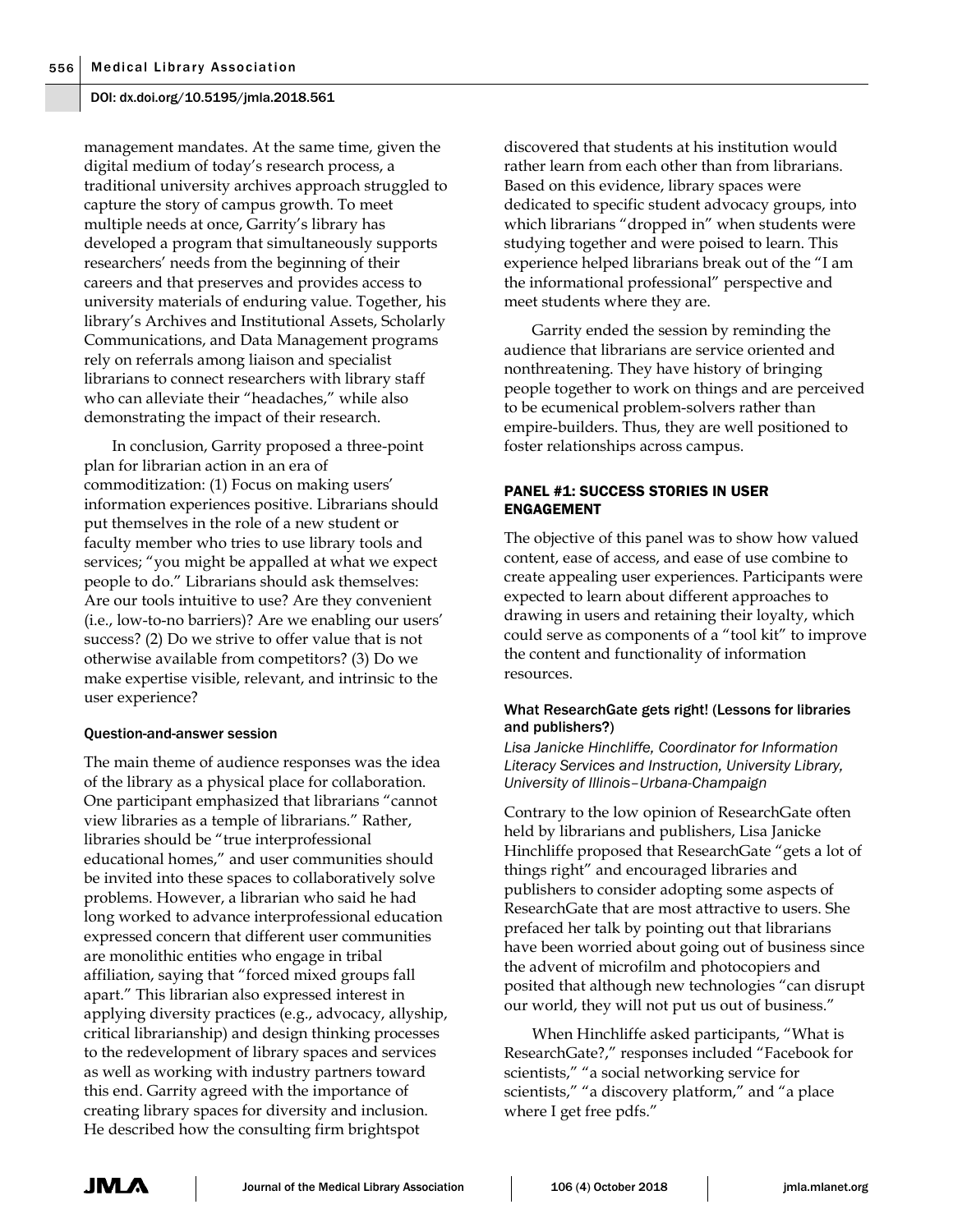ResearchGate allows the creation of user profiles, the formation of professional networks, private sharing and public downloading of publications, usage metrics (i.e., reads, citations), user updates about projects and works-in-progress, and the asking and answering of research-related questions within its user community. Although some consider ResearchGate a pirate site, it holds both licit and illicit content, with some studies reporting that less than half of its content infringes on copyright.

Currently, ResearchGate has 13 million users and is the ~260th most popular website in the world. It is considered *the* scholarly communication/collaboration network. ResearchGate's mission is "to connect the world of science and make research open to all," which Hinchliffe mentioned could also be libraries' or publishers' mission. However, there is clear competition between ResearchGate and libraries and publishers. ResearchGate is a for-profit company and has a lot of venture capital, against which it will be difficult for libraries to compete.

Hinchliffe highlighted several things that ResearchGate "gets right":

- It has low-to-no barriers to entry. Users can search for, read, and download publications easily and for free.
- It is centered on the individual. Users can carry their profile from institution to institution, and the platform is extremely user-focused; using ResearchGate is all about "you!"
- It allows multiple modes of engagement. Users can choose how to use ResearchGate for their own purposes.
- It provides a positive and encouraging environment. Users can expect quick access to portable document format files (PDFs) and answers to questions. Users also frequently receive "Congratulations!" emails notifying them of personal achievements (and which draw them back into the site).
- Its value outweighs its annoyances.

In conclusion, Hinchliffe asked audience members to consider whether these characteristics are also exhibited by their organizations.

#### Preprints in biology and medicine

*John Inglis, Co-Founder, bioRxiv and medRxiv, and Executive Director, Cold Spring Harbor Laboratory Press, Cold Spring Harbor, NY*

John Inglis described the growth of bioRxiv and the development of medRxiv, preprint servers for the life sciences and medicine, respectively. Inglis defined "preprint" as a complete but unpublished manuscript yet to be certified by peer review that is distributed by its author before or at the time of journal submission and "preprint server" as a dedicated, journal-independent platform for distributing preprints in a defined domain.

Launched in 2013 as a not-for-profit operation of Cold Spring Harbor Laboratory, bioRxiv is a preprint server for the life sciences that is modeled on the arXiv preprint server for physics and mathematics. After preprints are posted to bioRxiv by their authors, they are screened for appropriateness but are not peer-reviewed. Each preprint is placed a single subject category and is labeled as "new," "confirmatory," or "contradictory." bioRxiv employs a lightweight submission system; makes preprints available twenty-four to forty-eight hours after submission with a date stamp, digital object identifier (DOI), and persistent uniform resource locator (URL); and displays usage metrics (e.g., downloads, views, altmetrics). bioRxiv is free for authors and readers and does not require user registration.

bioRxiv currently contains 22,000 manuscripts posted by 120,000 authors from 7,600 institutions in 104 countries. The most popular subject categories are neuroscience, bioinformatics, evolutionary biology, and genomics/genetics. The institutions most highly represented in bioRxiv read like an "Ateam" of research institutions, with Stanford University, University of Cambridge, University of Oxford, University of Washington, and Harvard University at the top of the list. bioRxiv has grown rapidly since its launch, from 50 posts per month in 2013 to 1,200 posts per month in early 2018. This expansion of content is paralleled by an increase in usage: currently, 750,000 downloads and 1,750,000 abstract views per month.

Multiple lines of evidence indicate that readers actively engage with preprints in bioRxiv. For instance, 18% of preprints have Altmetric scores of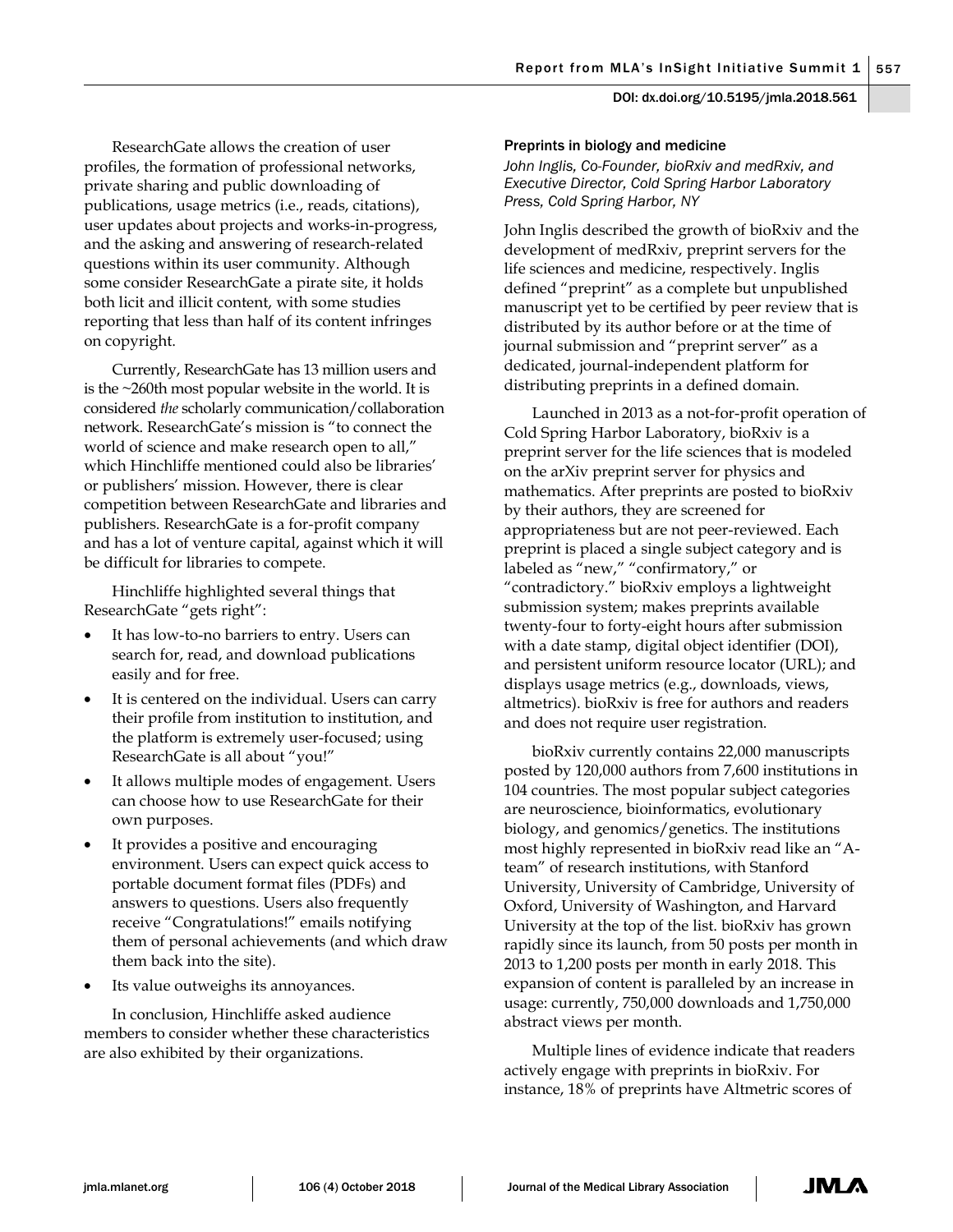20 or above, and 9% have reader comments. bioRxiv preprints also receive a total of 115,000 tweets per year and are increasingly highlighted and discussed on online scientific communities such as MicroNow and preLights.

A valuable feature of bioRxiv is its integration with journal submission systems. Currently, 120 journals from 31 publishers allow authors to transfer their manuscript from bioRxiv to their submission systems with only "one click." Also, 11 publishers allow authors to transfer a copy of their manuscript to bioRxiv upon journal submission.

The benefits of preprint servers to authors are numerous: They allow immediate sharing of research findings, may confer a citation advantage, provide evidence of productivity for early career researchers, ensure against "scooping," and accelerate scientific progress. The success of preprint servers is evidenced by their quick proliferation, with approximately thirty preprint servers now covering nearly all scholarly disciplines, including agriculture, earth sciences, nutrition, psychology, social sciences, law, and the humanities.

A preprint server for medicine could also have several benefits, such as accelerating the sharing of new medical information, making less publishable outputs (e.g., protocols, technical reports, quality innovations) more available, and increasing the availability of clinical trial data. However, several concerns over the sharing of medical preprints pertain to harms to the public due to incorrect medical information (which can be magnified by the media), the persistence of outdated manuscripts that may have drastically changed as a result of peer review, the manipulation of medical information by commercial interests, and an undermining of efforts such as ClinicalTrials.gov. Such concerns are currently under vigorous public debate.

Amid these discussions, the medical preprint server medRxiv will launch later this year. Like bioRxiv, medRxiv is a not-for-profit initiative of Cold Spring Harbor Laboratory and founding partners and will be integrated with external journal submission and other manuscript assessment systems. However, medRxiv will employ more rigorous approaches to mitigate the risks of sharing the early results of medical research. It will have an advisory board composed of clinicians, journal editors, and other stakeholders. Submissions will be screened by qualified professionals using defined

criteria such as the presence of author academic/professional affiliations, a conflict of interest statement, and documentation of institutional review board (IRB) approval or exemption. Preprints will feature disclaimers emphasizing the lack of peer review to alert the public, journalists, and health care professionals. Furthermore, like biorXiv, medRxiv will only allow preprints describing original research, excluding opinion pieces, reviews, and case reports.

## Resource access in the 21st century (RA21) *Heather Flanagan, Academic Pilot Coordinator, RA21*

Heather Flanagan described Resource Access for the 21st Century (RA21), a new approach to user authentication that overcomes problems associated with Internet protocol (IP)–based authentication. RA21 is a joint initiative of the International Association of Scientific, Technical, and Medical Publishers (STM) and the National Information Standards Organization (NISO) that aims to facilitate a seamless user experience and preserve user privacy by optimizing access protocols across key stakeholder groups, including universities, libraries, information resource vendors, publishers, and identity federation operators.

A new approach to authentication is needed because users increasingly access scholarly content from off-campus networks. However, publisher and campus pathways for providing off-network access are complex, cumbersome, and insecure and have not kept pace with the positive user experience offered by other online services (e.g., Google, Facebook, LinkedIn). Despite the disadvantages of IP authentication, most off-campus solutions such as virtual private networks (VPNs)/proxy servers, device pairing, and Google Scholar's Campus Activated Subscriber Access (CASA) still leverage institutional IP address recognition and require user setup in advance. Due to difficulty accessing content from publisher platforms, even when they are fully entitled to access, users are turning to alternative, often illegitimate sources of content (e.g., SciHub) due to their ease of use. Flanagan emphasized the need to develop an approach to authentication that is a better experience for users, quoting Steve Jobs: "You have to start with the customer experience and work your way back to technology."

RA21 seeks to implement the same approach to authentication employed by consumer sites but with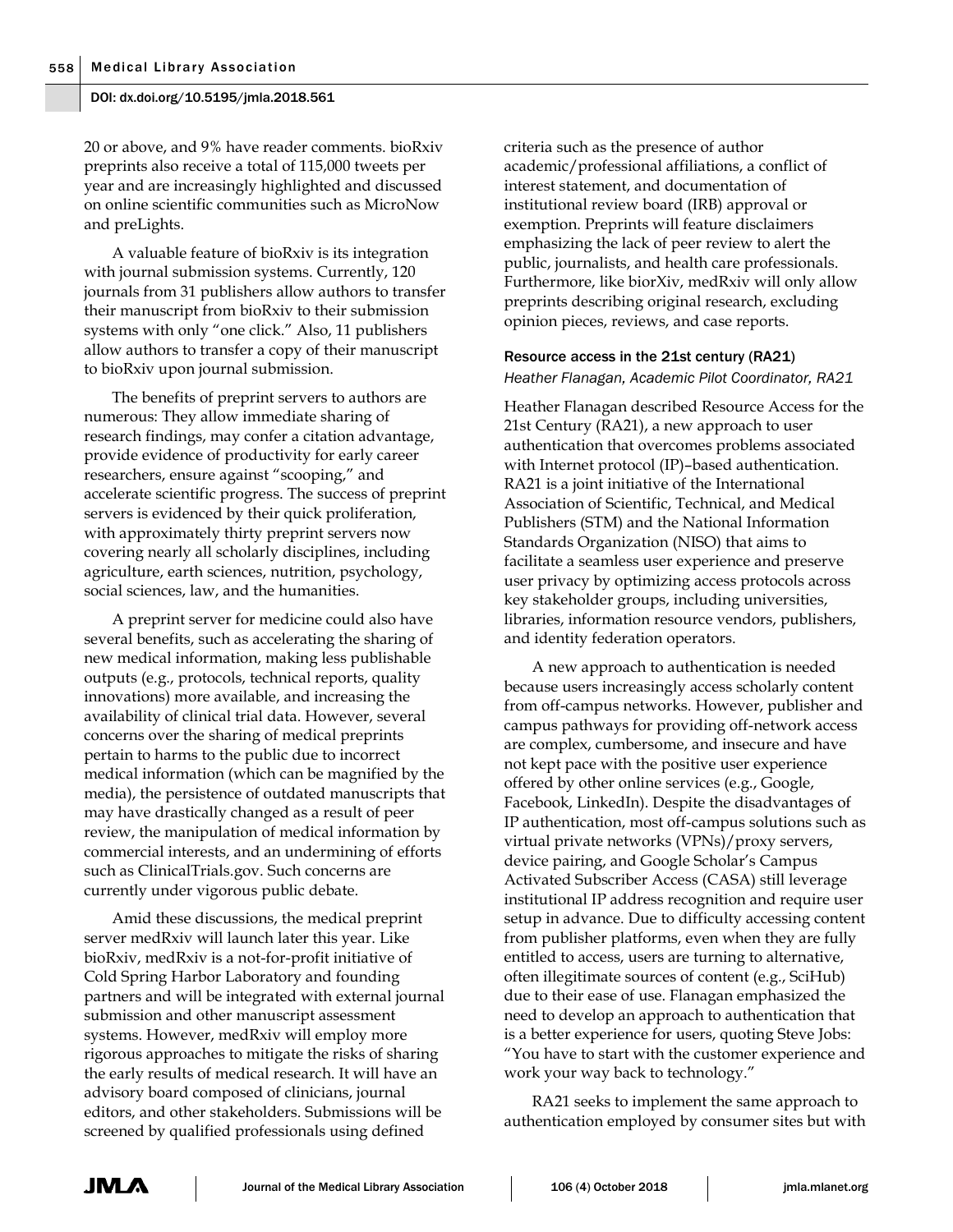the added protection of user privacy. For example, a user can set up a Doodle account using their Google login information, but this results in Doodle having too much information about the user, including name, email address, and picture. With RA21, however, when users are off-campus, they authenticate through their institutions, and the publisher receives attributes about users (e.g., their roles within the institution) but not the users' identities. Additional benefits of RA21 include users' ability to start their searches from their tool of choice (e.g., Google, PubMed) instead of first needing to go through an institutional portal; the lack needing yet another account ID and password, as RA21 leverages a user's existing institutional credentials; the ability to block a single user account instead of an IP address; and the ability for subscribers to receive more granular usage statistics.

As RA21 rolls out, all stakeholders must make changes. Content providers will need changes to their websites and services, librarians will have to answer user questions and work with central campus informational technology departments, and identity providers will need to build and strengthen trust. In conclusion, Flanagan presented the future roadmap for RA21, highlighting their outreach to and engagement with key stakeholder communities throughout 2018 and the passing of the project lead from STM to NISO for implementation after 2018.

## Question-and-answer session

The main theme of the post-panel discussion concerned the role of controlled access to resources in future decades, when most scholarly content is expected to be open access. A participant remarked that we will no longer need user authentication in an "open access world" and that we are pushing our users to become the products (e.g., monetization of user clicks in ResearchGate). Another participant questioned the future of journals, stating that "enlightened publishers are thinking of themselves as curators" who evaluate and point readers to the most important work; that is, "journals will attempt to do evaluation without all the baggage." When asked how much consensus or debate over the future of journals exists in publisher circles, representatives of publishing organizations replied that "we talk about preprint servers all the time" and "we talk about the changing landscape of incentives." At the end, a participant shared that she knew about journals that use ResearchGate as their



publishing platform, with the editor telling authors to post their manuscripts on ResearchGate after their peer review as a mode of publication.

## SMALL GROUP EXERCISE #2

Participants gathered in small groups with roughly equal representation by librarians and publishers to discuss the topics of "lessons learned from pirate sites" and "security and the future of IP authentication." The groups defined broad problems, identified areas of concern or controversy, and suggested next steps.

## Lessons learned from pirate sites

*Questions to consider:*

- Which pirate sites are most popular among the population of potential library users?
- Which sites do IP owners see as particularly threatening to their businesses?
- If specific content is available both through the library and a pirate site, why should a rational user choose to access the content through the pirate site?
- What functionality exists on pirate sites that should be available on systems delivering licensed content? What are the barriers to accomplishing this?

## *Group 1*

Group 1 defined a pirate site as proactively violating copyright (e.g., SciHub). Some members of our group also considered ResearchGate as a pirate site. We felt that users do not necessarily want to infringe on copyright, but they do not understand it. If we are considering only open access content, however, then there are no pirate sites. Thus, there is likely a finite lifespan for pirate sites because they will not add value when most or all content is open.

It is difficult to know which sites are most popular among users because some libraries block pirate sites, users are often outside of the institution's IP range when they use these sites, usage statistics are not available, and users often do not tell the library that they use these sites.

There is a threat to both IP owners and libraries when users fail to recognize where content and value come from. Infrastructure is most valuable when it has disappeared and "just works," but how do we remind users that information infrastructure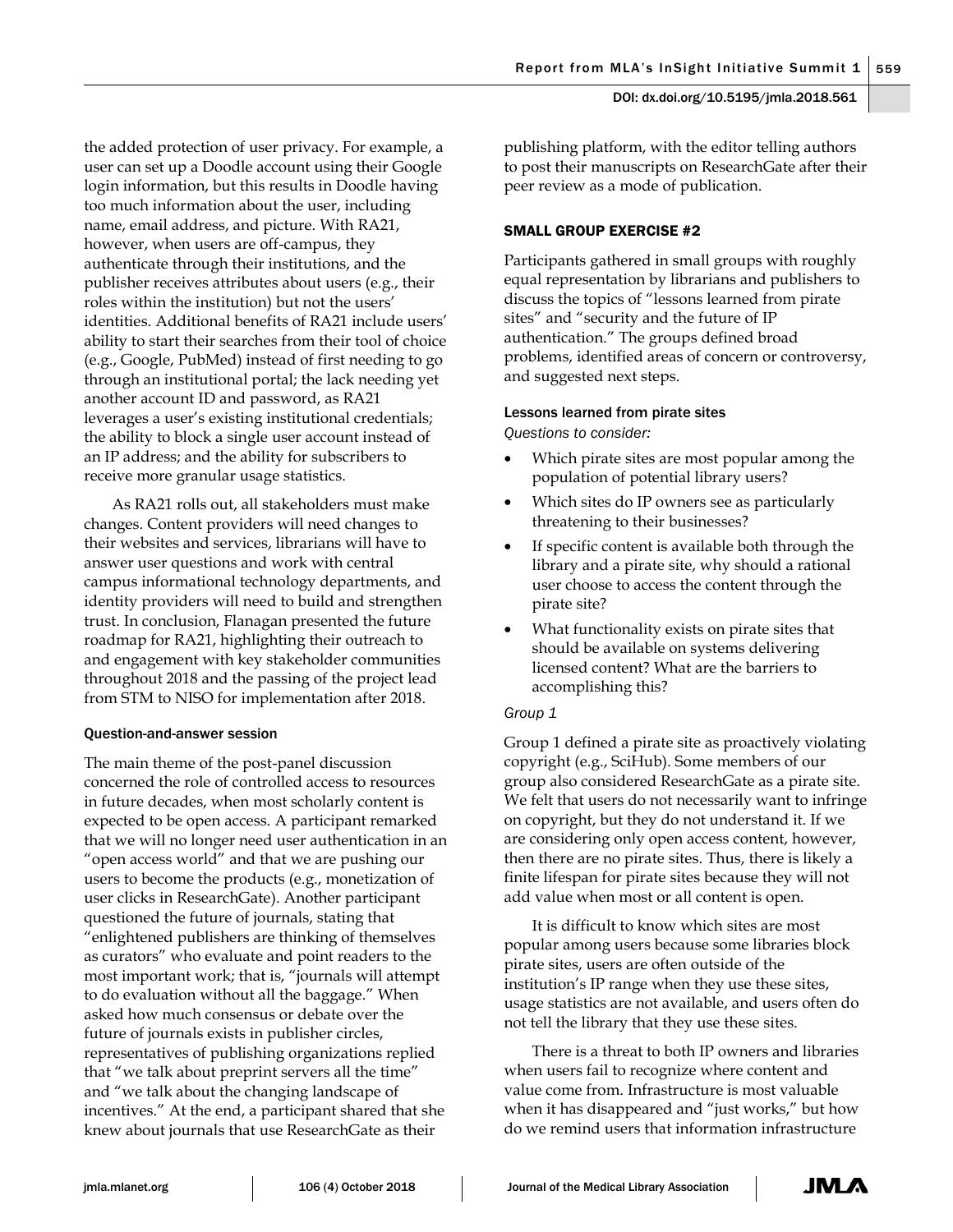has a cost and requires effort? Publishers are concerned about sites that facilitate discovery of their content but then drive traffic away from the publishers' sites. Publishers are also concerned about sites that may change DOI or citation information to benefit themselves.

A user may choose to access content through a pirate site due to its ease of use; unawareness that their library has the content immediately available; a need for content for text or data mining; a lack of arbitrary road blocks on numbers of merited downloads, devices, or data sizes; and speed (as proxy servers are network-bottlenecked, which users notice).

## *Group 2*

Group 2 considered pirate sites to include ResearchGate and SciHub, and maybe even Mendeley and Endnote as they permit file sharing. However, the difference between SciHub other filesharing platforms is that SciHub actively breaks down barriers with criminal or at least malicious intent by subverting authentication procedures and downloading content *en masse*. The use of SciHub may be greater in larger research institutions. Although universities exert consequences for file sharing, they take no steps against article sharing.

Value added by publishers includes the provision of datasets, promotion of articles, and presence of impact factors. Unbundling these services would probably not be effective. Also, a problem with green access and preprint servers is that there is no functionality to definitively indicate whether an article has been accepted or rejected by a journal.

#### *Group 3*

Group 3 believed that the benefits of pirate sites were their ease of use and quick results. Regarding preprint servers, however, we worried about the quality of the information: Is a preprint the best version?

We considered some solutions to the problem of difficult access to scholarly information, such as reestablishing the academic system to reward open access publishing; creating a tool that provides a workflow for accessing a PDF through potential sources, directing users to purchase access if it is not freely available; and developing a notification system to alert libraries to broken link resolvers.

## Security and the future of IP authentication *Questions to consider:*

- What are the most important ways in which IP authentication/proxy servers fall short of current needs?
- What are the most complex and/or timeconsuming pain points in terms of administering IP authentication and proxy servers for adminstrators at both libraries and publishing organizations?
- What are the scenarios that keep publishers and librarians up at night in terms of security of licensed information and user privacy?
- Knowing what we now know about IP authentication, what are the major pitfalls to avoid in the implementation of a new authentication regime?

#### *Group 4*

Group 4 considered an experience common to libraries: A user's credentials are compromised, and a vendor notices excessive downloading and requires the library to address the problem or risk loss of access. Librarians recognized this work as routine, noting the effort spent on managing proxybased systems. Librarians considered this as labor expected by the vendor community. Publishers have compromised their control of content when so much has been uploaded to pirate sites: "What do we do when the proverbial horse has left the barn?"

Are we spending too much effort worrying about bad actors? Should we instead consider ways to enable and facilitate access by users? Our group had consensus about the "wrong-headedness" of blocking access as retribution, noting "it takes little to compromise lots."

Some publishers are creating ecosystems to engage authors "from cradle to grave," with the hope of forming "sticky" partnerships with future content-generators and, thereby, establishing lifelong brand loyalty. Does the commodification of researchers lead to the diminution of diverse perspectives in the marketplace? How can we preserve a diversity of publisher voices in light of scaled operations? What is the impact on small or specialized publishers? What happens to dissonant or marginalized voices?

Some publishers in our group admitted that they feared the consolidation of libraries, publishers,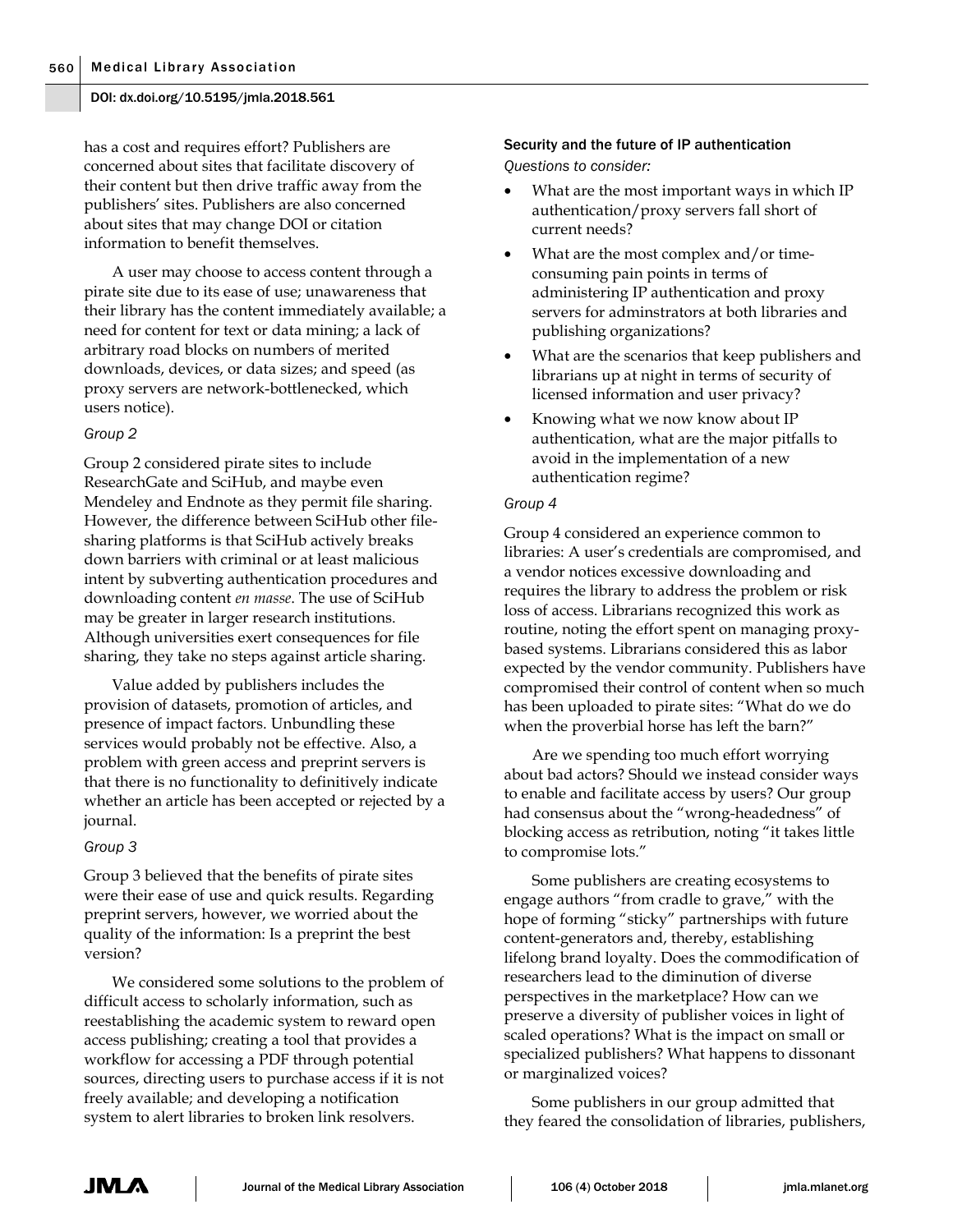and health care organizations, noting "scaled solutions are abetted by the digital revolution."

We also questioned what digital literacy skills are reasonably expected of content users. Do we expect them to understand copyright? To avoid compromising their credentials? To practice good privacy and digital hygiene?

## *Group 5*

Group 5 identified several problems with IP-based authentication. Changes in IP addresses must be distributed to numerous vendors, which is timeconsuming for all. Although tools are now available to help with this distribution, they are "just Band-Aids." Hospital firewalls often make offsite downloading difficult. Proxy issues occur when a publisher changes to a secure HTTP, which is a problem on both sides, as the publisher cannot provide the technical support needed to change proxy settings for the library, and the library may not have sufficient institutional technical support. Also, a single IP range can cover multiple locations, but a product license does not. Although multifactor authentication has been recommended for security, this is just another barrier to content.

Libraries and their technical staff are not able to adopt new authentication standards very quickly, leaving vendors to support many different systems and standards, which compromises their ability to improve a product's user experience. Libraries get frustrated because a product "doesn't work," although the problem may be out of the vendor's control. Therefore, it is important to bring librarians into discussions on new authentication methods.

Overall, our group felt that a user's ease of access is more important than our collection of data.

## *Group 6*

A hospital librarian in Group 6 worried about users being unable to access content: "the hospital takes care of security, but it is restrictive." Some users download a single copy from a vendor and store it on a local network for others to access, which prevents accurate usage statistics.

We referred back to Garrity's talk when he said, "experience what the user experiences when finding content." When people access content through the library and proxy server, is this a good experience? Trace the pathway from the library website to the publisher website; once a user arrives at the

publisher's site, they may still have difficulty finding a PDF due to variations in publisher interfaces.

Library patrons with legitimate access to content have too many hoops to jump through. There are too many authentication options on some sites. Also, a system that asks for Shibboleth or OpenAthens authentication is using jargon and talking "insider baseball" (a detail-oriented approach to the minutiae of a subject). Users do not care where they get content as long as they get it.

A wild idea is to open all geographically defined access to a specific article based on IP addresses in a city like Birmingham, AL, or Lincoln, NE, when it is needed for a journal club or similar purpose. If a user geolocates to a licensed major institution area, then they should be able to access the resource. However, this would not work in a bigger city with several major medical schools in a small area. Also, firewalls sometimes block location access in hospital settings.

RA21 relies on a third party to verify user identity, and this third party must be trusted on all sides. A federated identity could solve some access problems, but a trusted identity provider is required.

In summary, we must create a hassle-free experience for users.

## KEYNOTE #2: ARTIFICIAL INTELLIGENCE AND ENHANCED SEARCH

*Ruth Pickering, Co-Founder and Chief Strategy and Business Development Officer, Yewno, Redwood City, CA*

Most searchers confine their discovery to the first page of Google results, without digging any deeper. In her keynote lecture, Ruth Pickering described a new approach to making search results more meaningful and adaptable to a user's specific needs.

Pickering first described the history of a new idea for information discovery. Born out of research in the field of applied mathematics, initially in the field of econophysics focusing on the behavior of financial markets and later in biomedical research identifying potential drug targets for rare diseases through mining millions of journal articles, librarians at Stanford University proposed that a similar approach could be used as an interdisciplinary discovery tool. That is, a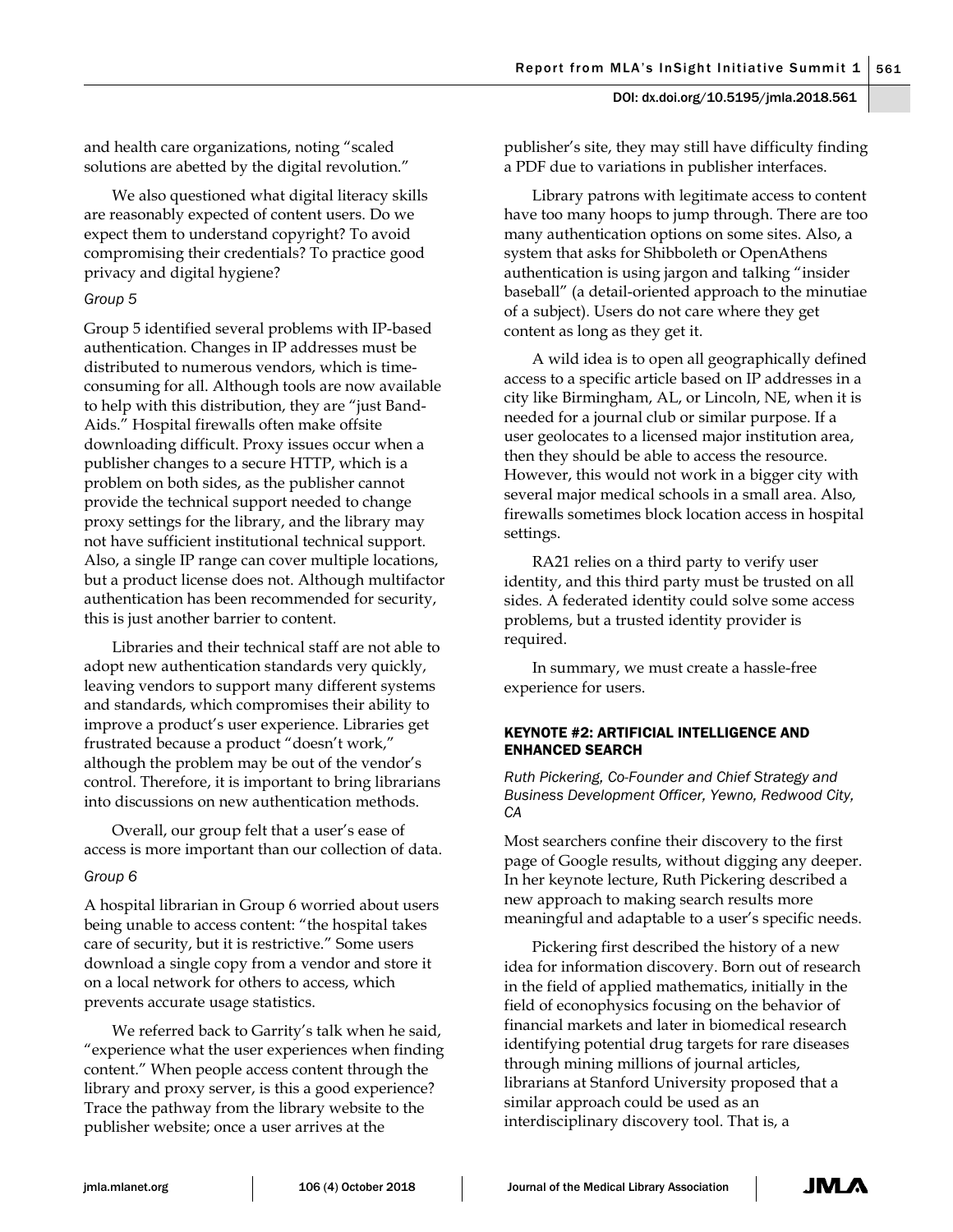technology capable of ingesting and analyzing massive amounts of unstructured information could break down disciplinary silos by allowing users to query one place and get results that span disciplines. The resulting product was Yewno.

The proof-of-concept of Yewno was demonstrated at Stanford University in 2015 with 10 million pieces of content (i.e., Wikipedia and items from the university's standard collection). It then moved into beta testing at several institutions of varying sizes, which showed that 90% of undergraduate students found a new connection between concepts in an already familiar research area. At its launch in 2016, Yewno used its content of 45 million items to generate graphs visualizing connections between concepts. As its content continued to increase, however, these graphs became more complicated. Thus, the new version of Yewno presents clearer graphs and more structured results, with further refinements expected in the future.

Yewno works using artificial intelligence (AI). Computer algorithms are applied to a huge volume of digital information from government, scholarly, business, and news reports to create human-like inferences. Meaning is extracted from the information through the identification of keywords in their context to form unique concepts. Relationships among concepts are represented as connections with connection weights, as in a neural network model. In this manner, users can see not only that connections exist, but also *why* the connections exist. Using a blend of computational semantics, graph theory, and machine learning, Yewno complements databases by recreating how the human brain works on an enormous scale.

Pickering reminded participants that AI is a huge field expected to be main driver of productivity and economic growth for at least the next twenty years. Although AI is already here (e.g., personalized recommendations by Amazon and Netflix, voice-based virtual assistants like Siri), it is still in its beginning stages, and we must be prepared for further change. Pickering has heard a range of publisher reactions to AI; most are excited, although some express concern. However, AI is not about replacing people but about helping people make better decisions.

Pickering demonstrated Yewno in use. One example was a search for "autism" and "MMR

vaccine." The search results included a text-based overview of the topic, definitions of concepts, and links to relevant documents and featured a graph of connections between the concepts "autism," "MMR vaccine," and "controversies in autism." Some of these connections were expected, whereas others were surprising. Pickering showed that Yewno does not provide a definitive "answer"; rather, it is a research tool that helps users sift through massive amounts of literature. Using Yewno is an engaging experience; users can click on anything, which encourages active search and tailors each exploration to a user's unique research needs.

Pickering also demonstrated Yewno Life Sciences, a separate tool for expert users that additionally contains clinical trial and genetic information. She first searched for "Middle East respiratory syndrome," for which there is no approved drug. When she entered the keyword "dipeptidyl peptidase 4," the diabetes drug sitagliptin that targets the dipeptidyl peptidase 4 protein appeared in the graph as a connected concept, with accompanying information on relevant drug trials, targets, and interactions. Thus, Yewno Life Sciences can help researchers make connections between diseases and drug targets in biological systems.

Finally, Pickering showed how Yewno can provide metrics on user engagement. Product administrators can see actions performed by users such as viewing snippets (i.e., keywords embedded in their context), adding or removing concepts, reading articles, and sharing their results. They can also see which concepts, topics, and disciplines are most highly explored and which documents from various publishers are most frequently accessed, which can be valuable information for specific institutions and user communities.

#### Question-and-answer session

Several questions from the audience concerned basic information about Yewno, such as its coverage, mechanics, and mode of institutional access. In response, Pickering explained how Yewno receives full-text content from publishers and then directs traffic back to publisher sites through links to articles. Yewno also ingests content from preprint servers and many conference proceedings. Users can filter Yewno search results to show only content available through their institutions. Yewno is a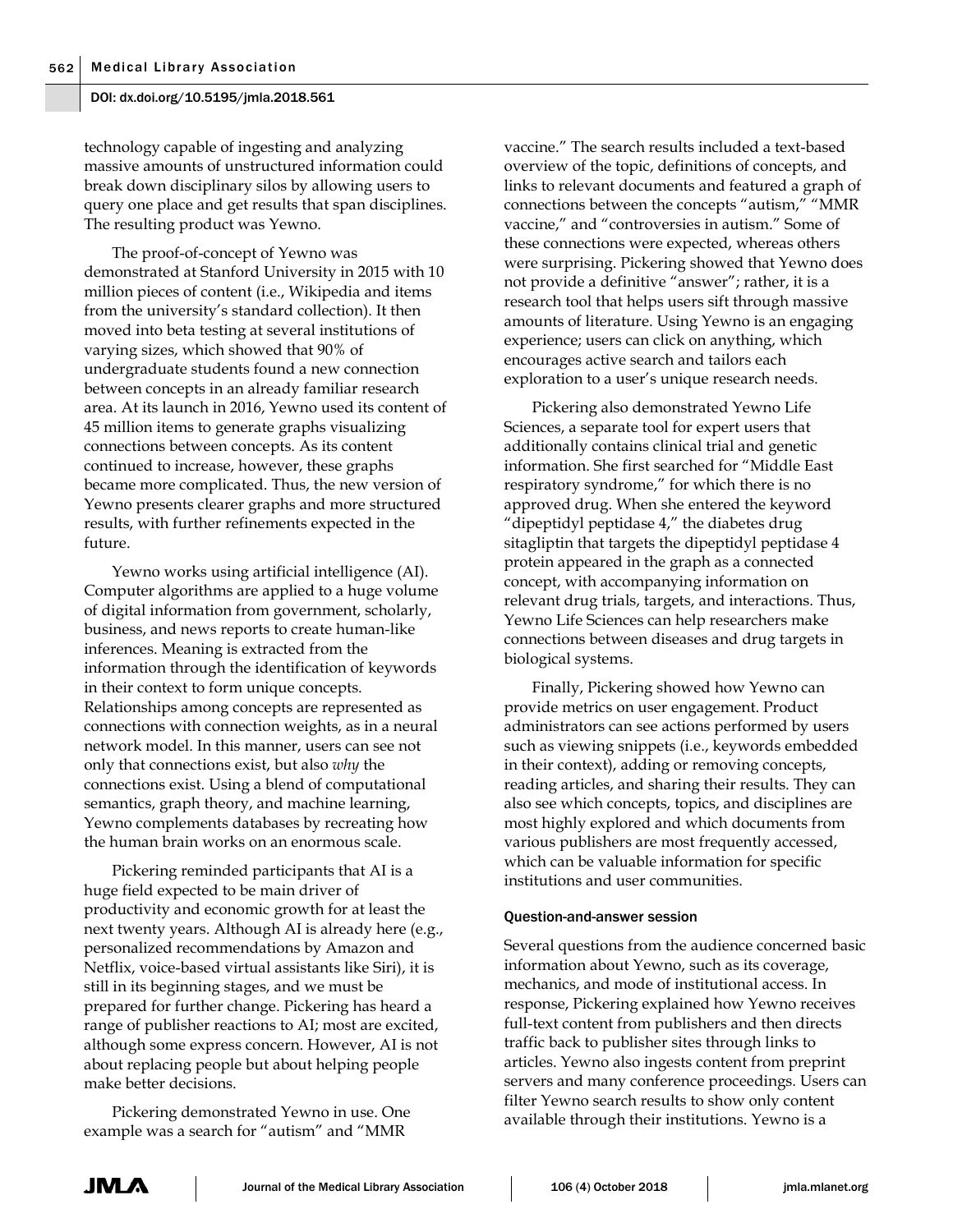subscription-based product based on FTE ranges, and subscribers are provided with data on their user engagement.

Other questions reflected audience members' concerns about how Yewno might influence the information presented to users and, thus, perpetuate bias. A librarian questioned the degree to which the company mediates the choice of content ingested into Yewno. Pickering assured the audience that Yewno is neutral and unbiased; they do not own or sell any content, and they expose all connections ranked by their strength rather than by which publisher supplied the content. Another participant questioned the responsibility of the company in selecting content, such as possibly deciding not to include "false literature" on the autism-vaccine link. Pickering stated that they trust the publishers that provide content to Yewno and do not censor the literature. Yewno does not "enter the debate" but only surfaces links, which must ultimately be evaluated by the user. A librarian supported this stance by saying that a sufficiently large body of content would serve to place controversies (e.g., the autism-vaccine link) into perspective.

Another librarian asked whether the age of the content was considered by Yewno algorithms, wondering whether it was good if outdated arguments resurface (e.g., eugenics). Pickering said that users can filter search results based on the age of the content but noted that she needed to investigate how the algorithms treat older versus newer content. A publisher asked whether the semantics used by Yewno were dynamic, noting that definitions of terms change over time. Pickering explained that concepts are adaptive unique entities and that Yewno defaults to the most recent terminology.

A final set of questions addressed whether Yewno might be too difficult or too easy to use. A librarian thought that students might not use Yewno because it is not easy enough. Pickering countered by stating that they spent a lot of time creating a tutorial, but it ended up being little used. She has observed that students are happy to use Yewno and "click around." Because users are "in charge" of their discovery, Yewno is perceived as not only easy to use, but also interactive and fun. However, another audience member felt that Yewno might be too easy to use and might serve to take the intellectual work out of research, thus sidestepping

reading and true understanding. Pickering stated that users still have to "do the work" to understand the search results. Rather, Yewno "takes away challenges related to the volume, fragmentation, and reputation of content" and helps users find what they are looking for more quickly, allowing more time to reason.

## PANEL #2: CHALLENGES IN DEVELOPING INFORMATION LITERACY IN THE MEDICAL CENTER

The objective of this panel was to share approaches to teaching users how to determine the value and credibility of different kinds of information resources. Participants were expected to become more adept at demonstrating the value of thoughtfully curated information products and collections.

## Challenges in promoting information literacy in an academic medical center

*Shalu Gillum, AHIP, Head of Public Services, Harriet F. Ginsburg Health Sciences Library, College of Medicine. University of Central Florida–Orlando*

Shalu Gillum described her library as a success story of user engagement through its focus on teaching IL to both faculty and students. Her library opened in 2009 as a "born-digital" library with the motto "Information, Anywhere, Anytime, on Any Device."

Gillum said that the primary IL challenge facing faculty is predatory journals that lure in authors who are desperate to publish in order to achieve promotion or tenure. Librarians' solution is to deliver brief presentations on predatory publishing in departmental faculty meetings, teaching faculty how to distinguish between legitimate and illegitimate journals and seeking to dispel the myth that open access publishing is equivalent to predatory publishing. Their goal is to help faculty see librarians as partners in the publishing process and to give them tools for evaluating journals (e.g., Editage Insights checklist, Allen Press's phony versus legit infographic) rather than relying on a blacklist. As a result, librarians have received positive emails from faculty, some boasting about their ability to identify email solicitations from predatory journals.

The primary IL challenge facing medical students is their use of non-authoritative (e.g., Google) or inappropriate (e.g., consumer health websites) resources to answer clinical questions.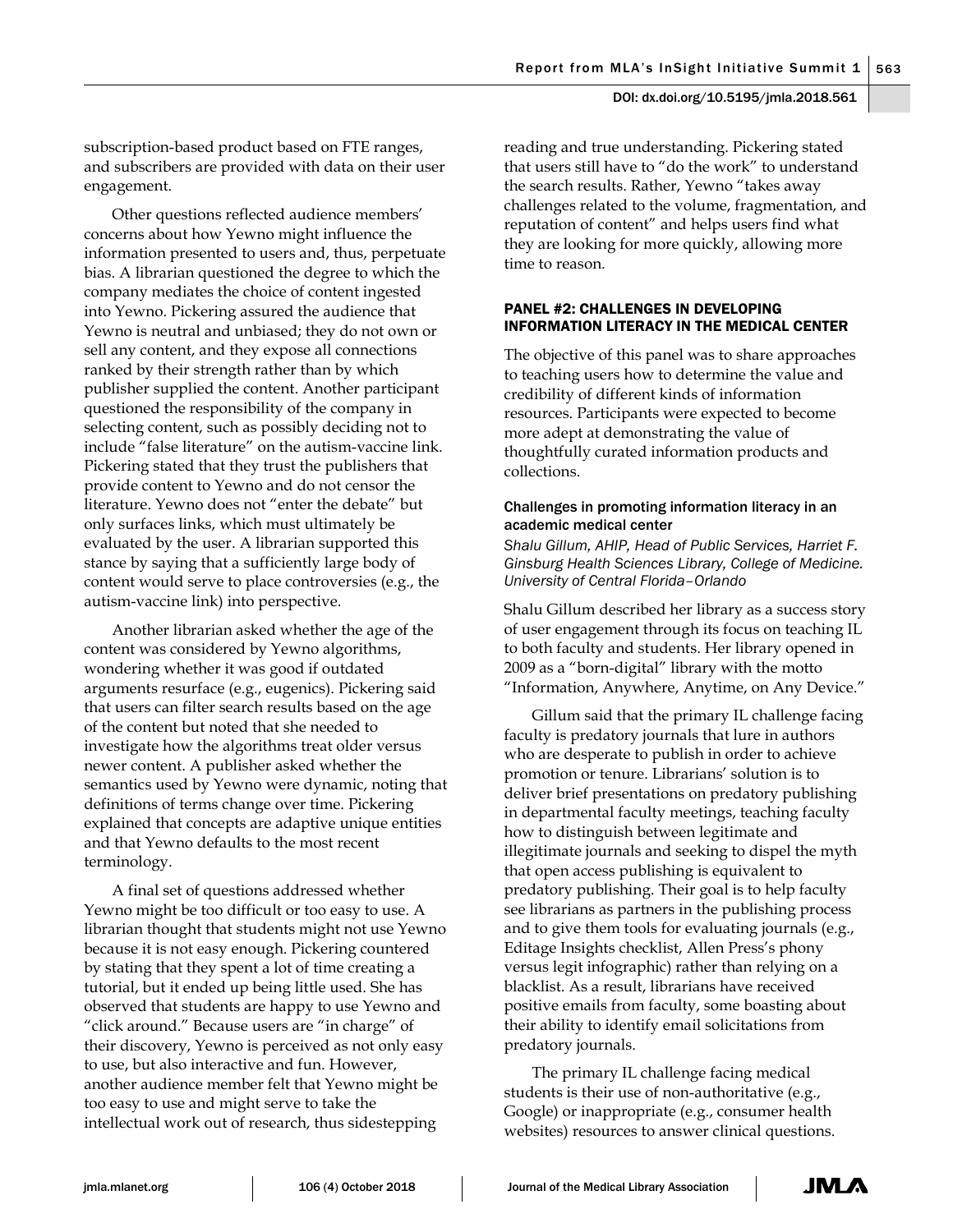Librarians' solution is to integrate into the Practice of Medicine 1 course and provide feedback on students' use of resources to answer patient-based questions. Librarians introduce students to a LibGuide with links to evidence-based medicine (EBM) resources and provide feedback to students via LiveText on their monthly clinical question assignments using a rubric codesigned with faculty. Their goal is to train students to use EBM resources when answering clinical questions. As a result, they have seen improvements in students citing and providing links to appropriate EBM resources (e.g., UpToDate, DynaMed).

Gillum believes that her libraries' success with faculty depends on developing long-term librarianfaculty relationships, which works due to her institution's small size and the faculty status of librarians. These librarian-faculty relationships have helped librarians be seen as information experts and have catalyzed their integration into the curriculum, which, along with the Personal Librarian Program, have led to student success in IL.

## Challenges and opportunities in a paradigm shift *Amanda DiFeterici, Senior Manager of Product Strategy, Credo*

Amanda DiFeterici described a recent shift in higher education toward emphasizing the teaching and assessment of skills that students need for future success in the workforce and posited that these skills could include the foundational skills of IL and critical thinking. Although this paradigm shift poses challenges to librarians, with the right approach, these challenges can be transformed into opportunities.

One challenge faced by librarians is a structural challenge. Whereas the teaching of IL is often frontloaded into the beginning of a semester or program using a "one-shot" approach, IL is a skill that is built and mastered over time. Although students are being asked to perform more complex research, this is not being matched with appropriate IL instruction. Furthermore, there is neither sufficient time nor enough librarians to teach IL in all classes. Another challenge pertains to faculty perceptions of IL and librarians. Faculty tend to view IL as a "checkbox," whereas IL should be integrated throughout the curriculum. As faculty are seen as experts, it may be difficult for them to accept that librarians also have expertise, and teaching often

falls to the bottom of their priority list en route to tenure.

DiFeterici asserted that student exposure to IL should be relevant, authentic, continuous, and increasing in complexity. It should be an upward spiral, with students revisiting IL skills throughout their coursework and programs. To realize this possibility, DiFeterici made several recommendations to librarians.

First, get explicit about defining and teaching IL. IL should be redefined as a high-value skill set with an impact on lifelong learning and career success. IL learning outcomes should be measurable, and instruction should employ backward design. Also, students should have an awareness of what IL skills are and how these skills will be assessed.

Second, develop IL skills over time. As one-shot instruction is ineffective, librarians should work toward an embedded model in which they go into classes repeatedly and help scaffold IL skills into courses or programs. For example, a big assignment can be broken into smaller steps, each aligned to an IL learning outcome. The focus should be on the process rather than the product.

Third, teach IL by "doing." Lectures should be replaced by active learning activities. For example, in-class time could be used to help students dig into databases, whereas out-of-class time could be supplemented with videos and tutorials. Tie skills into "real-world" projects that focus less on accumulating knowledge and more on acquiring skills.

Fourth, reframe the value of the library. Relating IL to critical thinking may help gain traction with faculty and campus administrators. Demonstrate how librarian roles are shifting from managing collections and being gatekeepers of information to being co-teachers who collaborate with faculty to design classes, deliver instruction, and deploy online learning systems.

DiFeterici concluded by proposing that librarians can overcome challenges by embracing the "M-word" (i.e., marketing). Gather evidence that libraries improve student success and develop an elevator pitch for "Why IL? Why the library?" Get on a committee—any committee that gives you a connection to others concerned with student success. Identify friendly faculty who will work with you to try embedded librarianship and allow "evangelist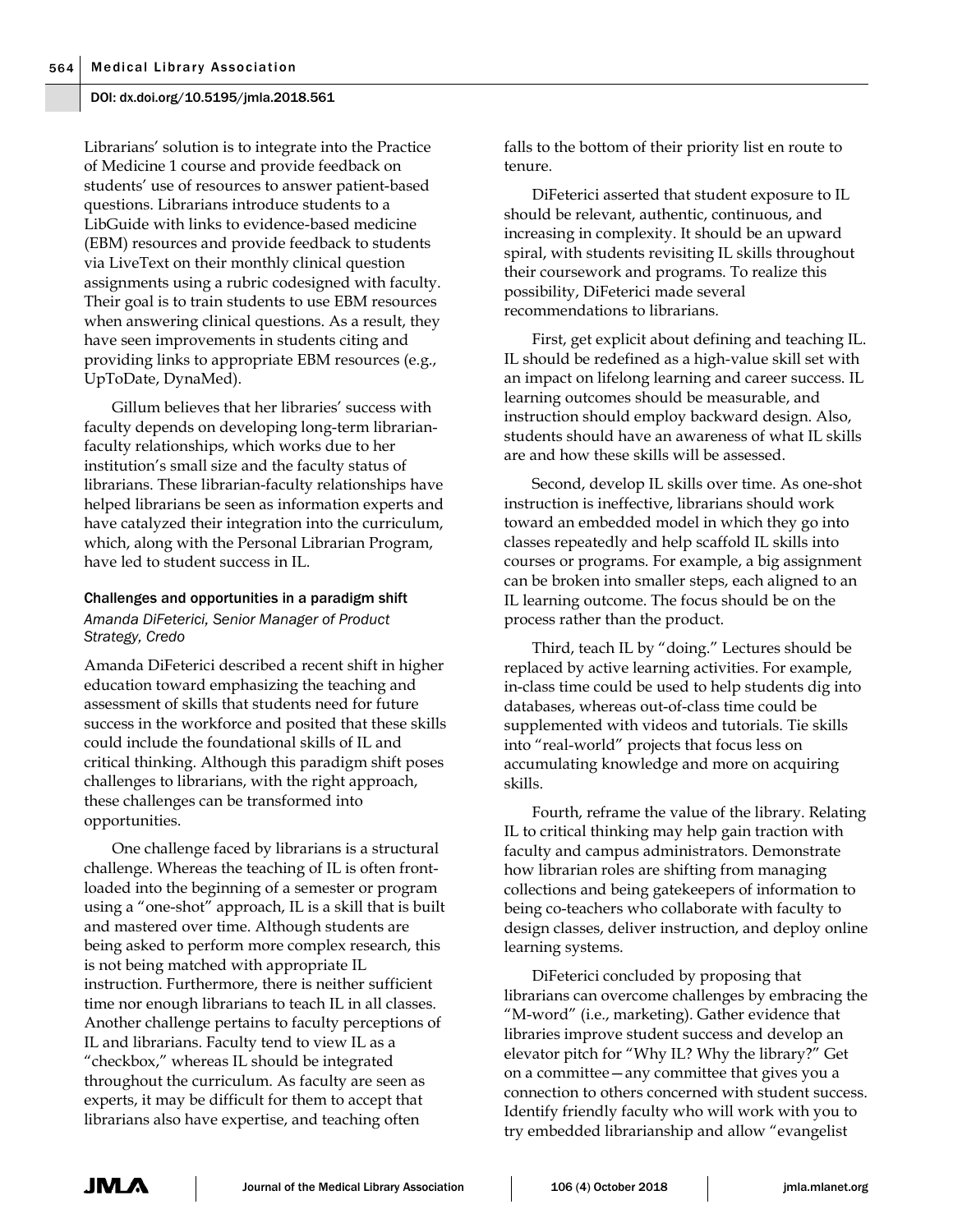faculty" to spread the word to their peers. Make friends with staff in institutional assessment offices, and start tracking grade point averages and graduation data from students who receive IL instruction. Communicate your value at every opportunity—not only the resources available in your library, but also your expertise.

## The social life of health information, its importance to user engagement, and its implications for information literacy

## *Kelsey Rosell, Vice President of Institutional Sales, Digital Science*

Kelsey Rosell spoke about the advantages of altmetrics over traditional metrics for assessing research impact in an age in which research is disseminated and discussed more broadly than ever before.

The technology revolutions of broadband Internet, smartphones, and social media/networks have changed how and where people access information as well as the boundaries between people and information. Engagement with reports of health sciences research now takes place on a variety of online platforms for different user populations, including reporting and information-sharing platforms (e.g., news media, Wikipedia, blogs), commentary platforms (e.g., Reddit, peer-review sites, comment threads), social media platforms (e.g., Facebook, Twitter, LinkedIn), and practitioner platforms (e.g., Doctor Evidence, Medmeme, Doximity). Health sciences research is now read not only by other researchers, but also by practitioners (e.g., health care providers, lawyers, legislators, teachers), governmental and nongovernmental agencies, interested parties (e.g., patients and family members, community groups, advocates), and the general public.

The Internet is now the most utilized information resource for both health care providers and patients. The vast majority (86%) of physicians use the Internet to gather medical and pharmaceutical information, with fewer relying on resources such as online continuing medical education (CME) courses, peer-reviewed journal articles, pharmaceutical sales representatives, colleagues, and books.

As an example, Rosell told the story of a doctor with a large social media following who published a journal article on sepsis in early 2018. Posting about

his article on Facebook attracted the attention of his social media followers and set off a chain reaction of online public engagement. Altmetric data showed that his article was tweeted over 800 times and was picked up by news media in different countries, leading to his treatment recommendations being put into practice. To date, however, his article has received only one traditional citation. This case exemplifies how altmetrics can be more revealing of the impact of scholarly research than traditional impact metrics.

Rosell also provided examples of how technology revolutions are changing communication between physicians and patients. Some doctors send emails to their patients with information about new treatments and recommended reading for further understanding their medical conditions. Other doctors may share information from journal articles with their patients on social media platforms. Such interactions with the medical literature by physicians and patients are likely not captured by traditional impact metrics.

In conclusion, Rosell asked librarians to think about their role in promoting research engagement and measuring research impact by asking themselves questions such as: How does my medical school currently define impact? Which platforms and metrics best support our values and vision? How might these platforms and metrics vary by discipline? What audiences do we want to reach? How can we help researchers and health care practitioners increase audience engagement with their work? How can we incorporate social collaboration networks and altmetrics into our existing institutional workflows and reporting processes?

## Question-and-answer session

A major topic of audience discussion was the absence of expertise in public discussions of healthrelated topics and the responsibility of publishers and librarians in countering misinformation and improving IL skills. A publisher expressed fear of the growth of casual comment on social media on topics such as vaccinations, stating that lay people debating medical evidence is "more of a concern than something to be celebrated." Rosell responded, "I agree. It's scary, but it's there," noting that authors have to engage with social media to communicate their research. She said this is why it is

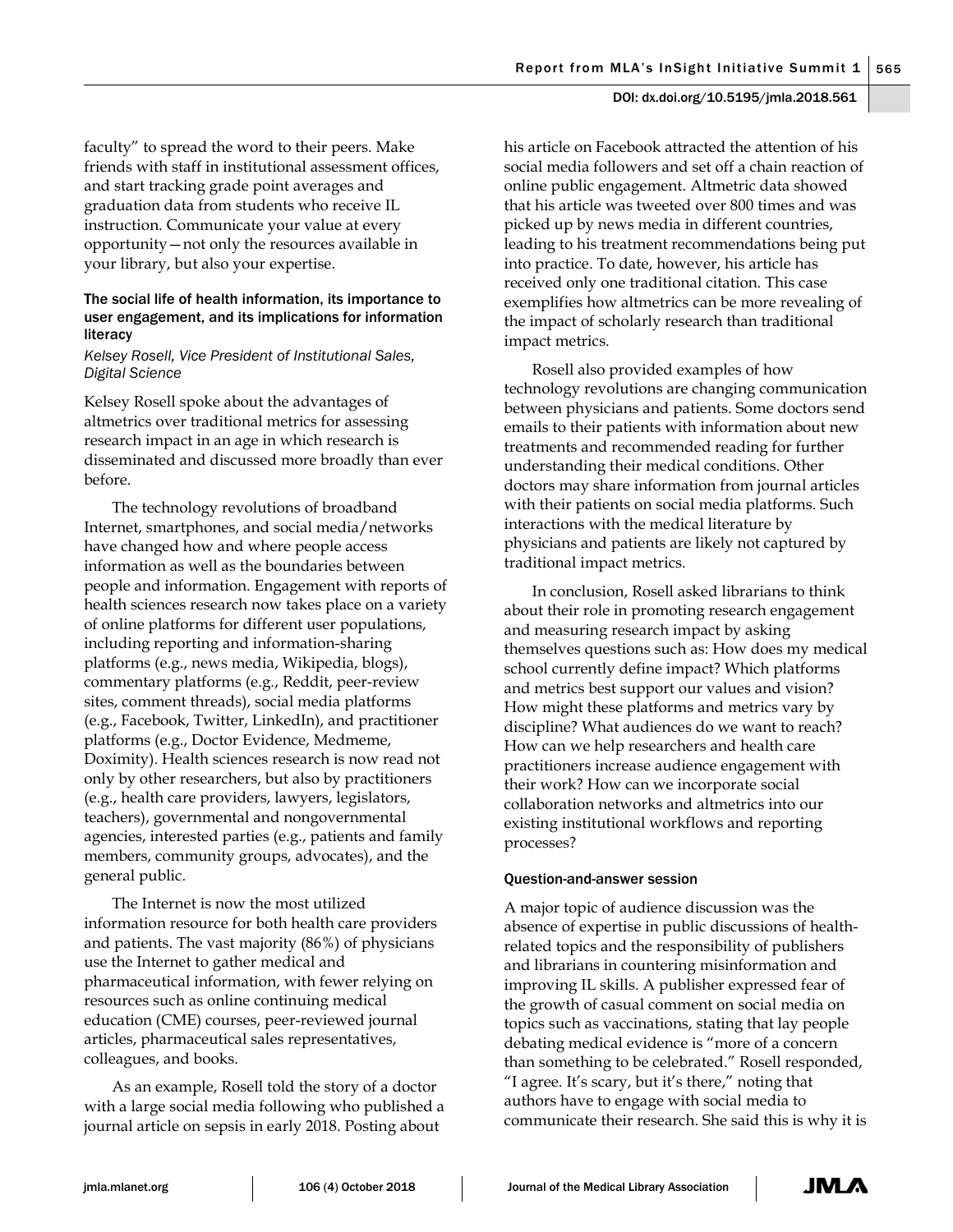important to understand the platforms through which researchers disseminate their work, hinting that publishers and librarians should also be active on these platforms.

Another participant proposed that IL training should encompass social media, such as how authors can responsibly counter misleading or harmful tweets about their work. A librarian stated that libraries have to make the connection between IL and digital literacy by using tools such as the Association of College & Research Libraries' Framework for Information Literacy for Higher Education to provide "a broader lens through which to look at information sources. DiFeterici agreed that IL is "not just about how to search and how to cite," and Gillum expressed hope that librarians can bring IL into patient education by teaching medical students how to talk about EBM with patients who bring in information from the Internet.

Another topic of discussion was the need for publishers and librarians to work together to develop resources for authors for promoting their work online and using altmetrics. A participant asked how publishers educate authors about using social media to attract an audience for their work. A publisher replied that they use several strategies (e.g., plain-speak summaries, Kudos) to make scholarly work approachable from all levels and provide authors with information packets on the benefits of promoting their work. Another publisher asked how they could help libraries in this area. A librarian responded that publishers could create "small chunks" of materials (e.g., brief videos and screenshots) with copyright licenses permitting reuse that could be embedded in LibGuides or library tutorials. This librarian also emphasized the need to incorporate author services or education into the research workflow. The session ended with the idea that libraries and publishers could cocreate curricula for authors.

#### SMALL GROUP EXERCISE #3

Participants gathered in small groups with roughly equal representation by librarians and publishers to discuss the topics of "leveraging specialized discovery tools to maximize user engagement" and "imagining the ideal social networking site for collaboration and sharing." The groups defined broad problems, identified areas of concern or controversy, and suggested next steps.

## Leveraging specialized discovery tools to maximize user engagement

*Questions to consider:*

- What types of information are available through the library but invisible through standard library automation systems? Is there a need to build tools to search through this information?
- Do existing discovery tools return information in a form that is typically useful to the searcher? How could the search returns be better organized?
- What would be the value to the user of federating search results from many discovery tools?
- To what degree would an optimal searching environment enhance the satisfaction and engagement of existing users? Could such an environment encourage user loyalty to a particular platform/publisher? Could such an environment serve to attract potential patrons who are not currently engaged with the library?

#### *Group 1*

Although our group questioned the need for another discovery system when we already have tools like Primo, Summon, and EBSCO, we thought that an ideal discovery tool should be like Google in that it searches for articles, books, images, videos, and other types of content at the same time. We thought data visualization should also be incorporated, as it has the "cool" factor.

However, if all publishers cannot work together on a discovery tool, then there is still a problem in discovery. For a universal discovery system to work, publishers must agree to adopt some form of universal indexing. Publishers in our group said they do not want to restrict discovery of their content, but indexing their information remains a challenge.

An important consideration is the reliability of discovery systems, which tend to reduce results to a lowest common denominator or "just good enough." While this suffices for undergraduate students writing papers for class, it is not good enough for librarians assisting physicians.

Federated searching has not gained traction in the medical world because the outcomes of searching for medical information are important. Librarians in our group said they must trust a search

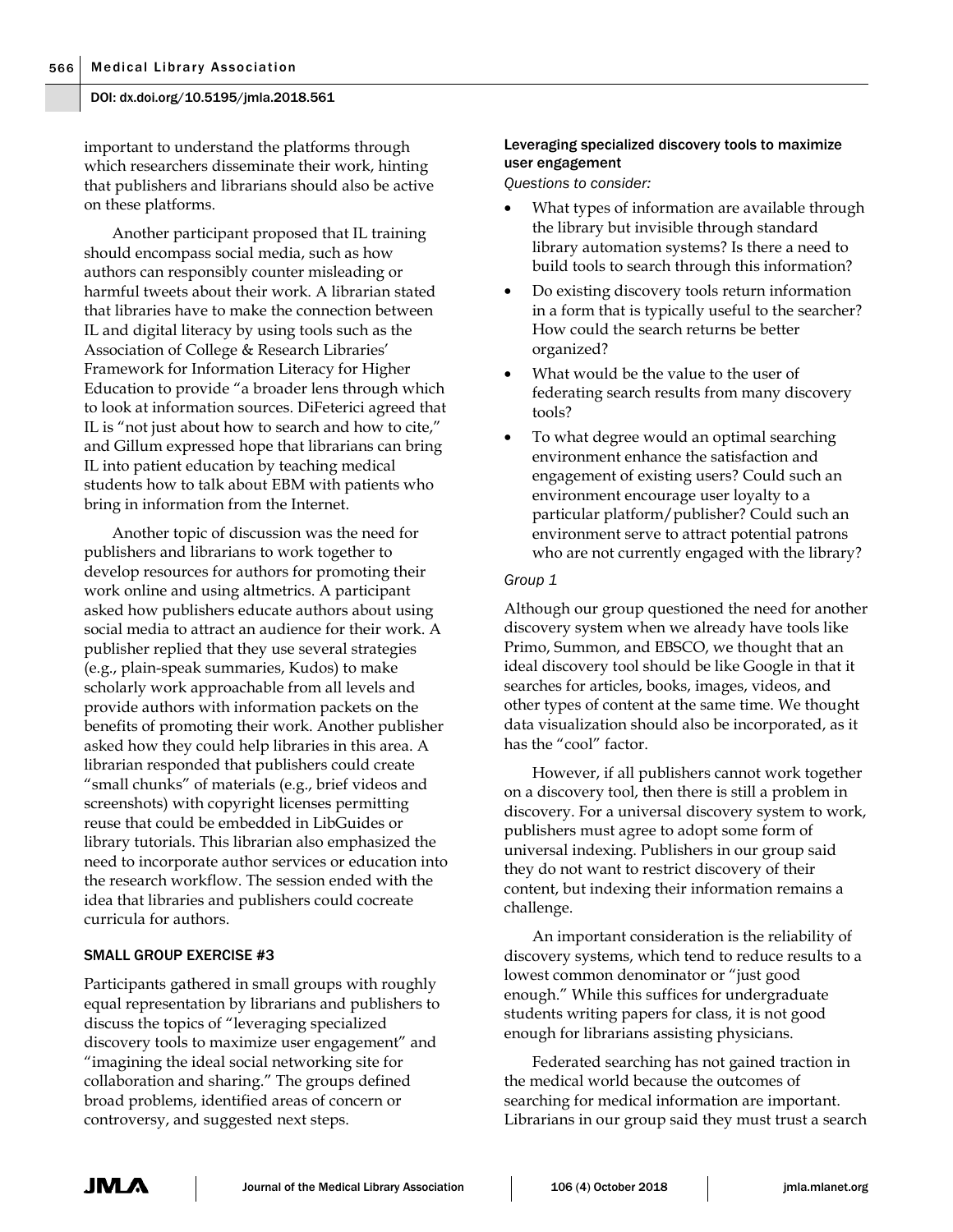tool to gather all relevant and important information, as they have been burned in the past by badly designed discovery tools (e.g., WebFeet). A good librarian will use multiple platforms including PubMed and publisher databases to perform a comprehensive search, as patient care can be negatively affected by inaccurate or incomplete results. Thus, an abundance of caution is needed when designing and using discovery tools for medical information.

Finally, if medical students are taught to use a subscription-based search tool, then they are handicapped when they are residents at an institution that does not have access to that tool. This is why librarians often teach expert searching using PubMed, which is accessible to everyone.

#### *Group 2*

No one in our group was convinced that their institution was using a "specialized discovery tool." None of us had heard of ScienceOpen or TrendMD, but we were familiar with Yewno (which was considered a "nice to have" rather than a "need to have"). Our closest examples of specialized discovery tools included Dimensions, application programming interfaces (APIs) built on top of discovery platforms, and ResearchGate. We were not completely convinced that specialized discovery tools were right for all users or would make searching easier for all users.

We believed that the value of discovery tools to the user comes from saving time, learning about new information resources, having the ability to filter results, and having the ability to identify gaps in research that could be fruitful areas for future publication.

In an ideal world, discovery tools would have snippets (i.e., terms appearing in context), distinguish between items with immediate versus delayed access, provide easy links for requesting interlibrary loans, allow library branding, have linkouts embedded in normal workflows (e.g., learning management systems, electronic medical records), and direct users to librarians if they need further assistance rather than leading to dead ends in their search.

Finally, we did not think a "specialized discovery tool" would attract patrons to the library's website if they were not already library users.

#### *Group 3*

Whether a user discovers information using PubMed, Scopus, Summons, Primo, or a clinical diagnostic tool, how the search results are organized should ultimately depend on what best suits the user. The question is how to "curate" the discovered content in a way that is meaningful to the user's search topic. The search results interface should also map to a subject area librarian who has the expertise to guide the user along another discovery path if the search results do not meet the user's expectations. There should be no dead-ends: users should be presented with a next step (e.g., contact a human expert to explore other search strategies, training opportunities, or different discovery tools). Furthermore, patterns in discovery tool input error could be identified to allow automatic correction by the system.

We believe that librarians are in a unique position to provide training on discovery tools and teach related concepts like critical appraisal to enhance the search and discovery process.

In summary, search is only one component of the discovery process. Librarians should have ongoing conversations with user communities to elucidate desired features in discovery tools. Armed with this information, librarians can work closely with vendors to request and beta-test enhancements in information resources.

## Imagining the ideal social networking site for collaboration and sharing

*Questions to consider:*

- For health sciences users, what are the major workflows involving shared data, writing, etc.?
- To what degree do users employ, or at least know about, generalized collaboration platforms (e.g., Slack)?
- What specialized collaboration platforms do your users currently mention? What is attractive about their functionality?
- What is the place on an ideal site for use of licensed content?
- Should such a platform be hosted and administered by the library, by academic programs, by a research office, or by a publisher? Why?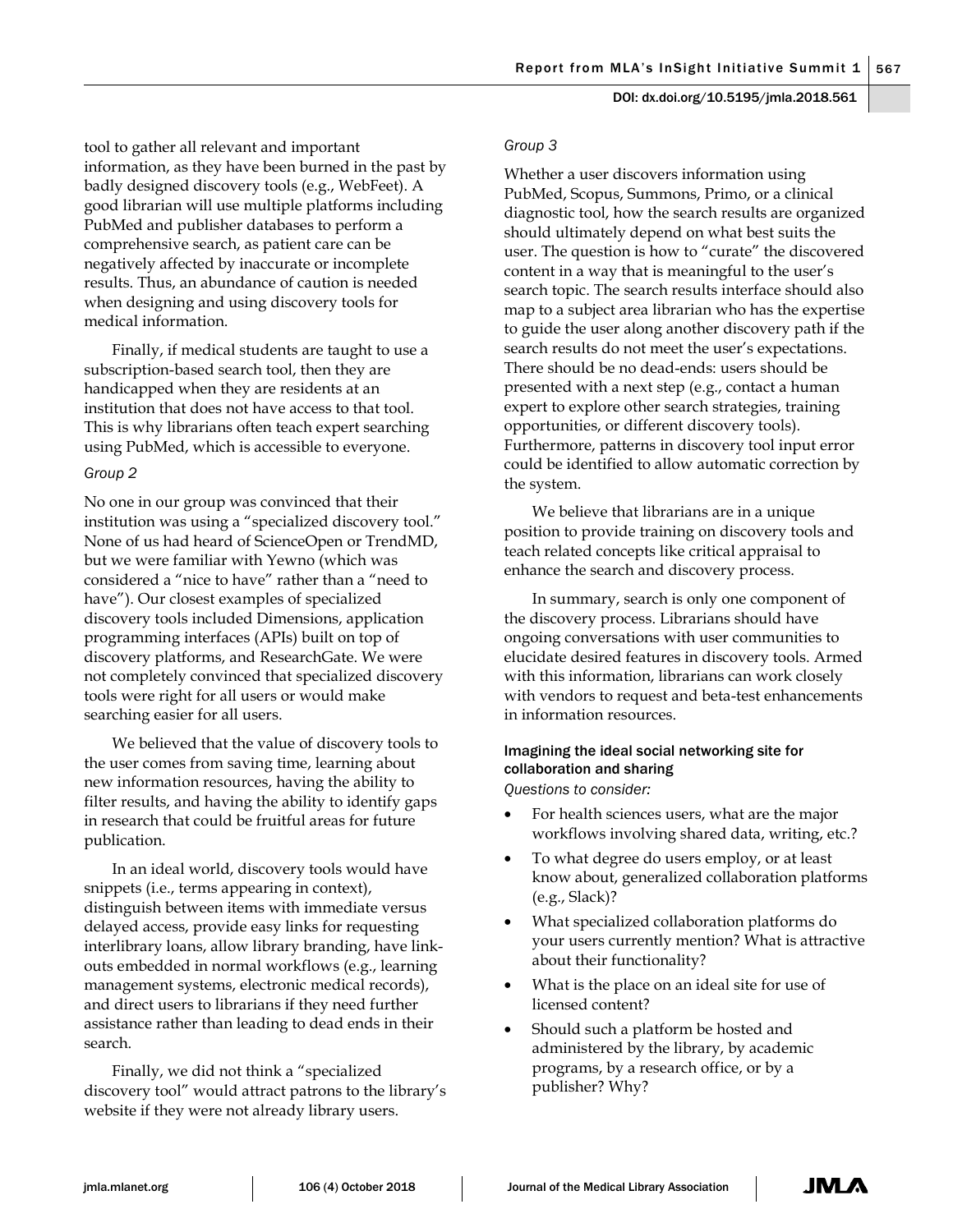#### *Group 4*

We considered collaboration and sharing as including (1) the sharing of data and code, (2) ongoing work collaboration, and (3) internal and external engagement with the academic/medical community and beyond. These are widely different facets that cannot be fulfilled by any single social networking site. Instead, it may be better to maintain separate tools serving distinct functions with the possibility of their automated integration.

Tools serving these three components of collaboration and sharing are already in widespread use, and our group favored the institutional adoption of appropriate popular tools to optimize participation. We thought the role of libraries is to facilitate, mediate, and teach users about these tools, with overall ownership of the endeavor residing elsewhere in the institution. Tool selection should be based on their compliance with mandates and laws (e.g., Health Insurance Portability and Accountability Act [HIPAA]), security, scalability, and versioning.

Examples of effective existing tools include general collaboration platforms (e.g., Slack, Microsoft Teams, Google Groups), workflow tools (e.g., Mendeley), data and code sharing sites (e.g., Figshare), and community-building platforms (e.g., ResearchGate, F1000, Vivo).

## *Group 5*

Our group joked that an ideal social networking site for collaboration and sharing would be a "Facebook for scientists." Member of our group were familiar with Slack, collaborative platforms for sharing documents, and the use of tools such as Browzine and Twitter to find and discuss journal club articles. However, hospital librarians in our group indicated that many social media sites and chat tools are blocked by firewalls due to HIPAA concerns. Some librarians suggested that publishers could authorize temporary access to full-text articles to facilitate access for journal clubs, which could help avoid copyright issues.

We did not see a need to develop a new single networking tool, as people have different approaches and work in different environments. Whatever is embedded into the institutional fabric is what users will use, and perhaps the time for a single tool has already passed.

## *Group 6*

Collaborative networks connect disparate scholars/researchers with each another, which increases the efficiency of science and discovery by reducing duplicate efforts and enabling synergistic partnerships. We believed an ideal social networking platform would necessarily allow the sharing of content among scholars, but this sharing would be a means to an end (i.e., leading to meaningful collaboration) and not its main objective.

Our group envisioned a platform that provided a "Match.com-like" way for researchers and scholars to find each other and explore mutual interests. It would provide collaborative workspace for groups that wanted to pursue projects together, similar to F1000Workspace. It would also assist in creating a "submittable" manuscript and allow sharing of the final product (i.e., a published paper or conference abstract).

An ideal platform would have the following characteristics:

- Broadly defined scholarly membership: Silos of research are not conducive to new discovery; there must be structures that encourage multidisciplinary interaction and serendipity. A successful outcome would be an increase in the number and diversity of authors on papers.
- Interoperability with existing systems: New platforms that increase the administrative burden of university and hospital information professionals will not work. Any workflow inputs, outputs, and link-outs must work with currently employed systems and platforms.
- Author services: Incorporation of preprint (i.e., manuscript preparation) and postpublication (i.e., altmetrics) author services.
- Legitimate sharing functions: An ideal platform would solve some problems of illegitimate file sharing by incorporating the sharing of links in accordance with RA21 and STM guidelines.
- Governance with mutual confidence: All stakeholders must have trust in the governance structure, such as reliance on an organization like ORCID.

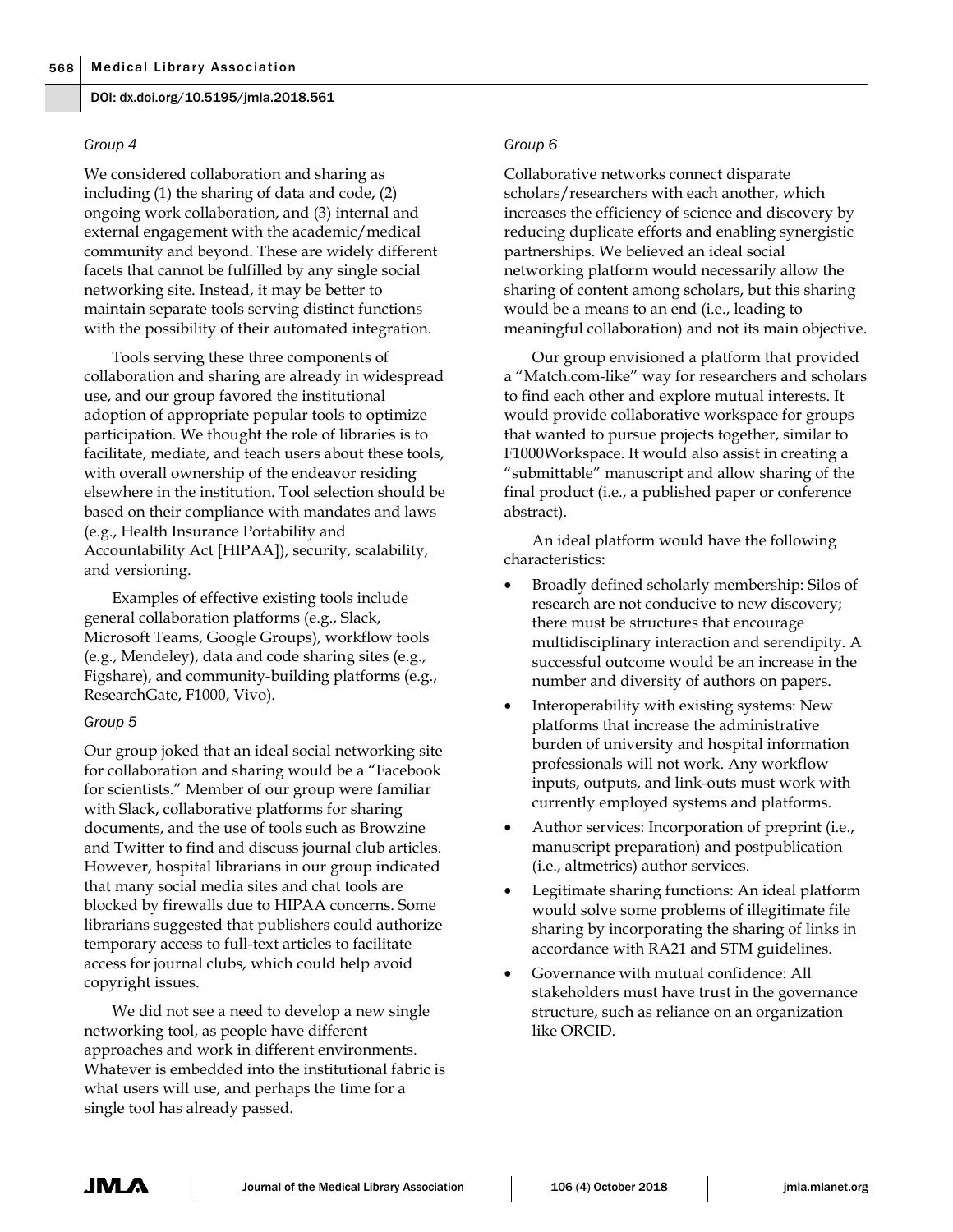## PLANNING SUMMIT OUTCOMES

## Key questions

In the final session, participants collectively identified key questions formed during the summit that were expected to impact their work or their organizations' strategies and that could stimulate the creation of enduring materials to advance the causes of user engagement and medical libraries.

## *Disrupters*

- What should we do about ResearchGate?
- What will happen with medRxiv?
- How do we make it easier or more desirable for users to employ legitimate means of access to combat piracy?

## *User focus*

- How can we embed social media/article sharing into discovery services? Could publishers provide authors with best practices for marketing and sharing their work?
- How can we better understand our users' needs and integrate our services into their workflows? How can we better understand the drivers of change in user needs?
- How can we better understand how our discovery tools are being used and assess whether we are returning the most needed content (as opposed to all content)?
- Should we survey users on their searching habits and preferred use of discovery tools?
- How can we be more mindful of our users, so that our value outweighs our annoyances?

## *Authentication*

- How can we speed up the process of finding solutions to problems of IP authentication?
- What is next for authentication? Is there a clear winner? Are we prepared for a fragmented market?
- In anticipation of changes in authentication methods (e.g., RA21), how should libraries and publishers start preparing?
- How should the publishing industry and libraries deal with the threats of no more IP authentication and everything being open access?

## *Information literacy*

- How do we integrate IL into user workflows, including their use of scholarly communication networks?
- What can publishers do to help librarians with IL training?
- Do librarians and publishers have a shared responsibility to educate users on authority and misinformation? Is it time to cocreate digital literacy programs?
- How can we create tools that facilitate information discovery while also requiring users to employ IL and critical thinking skills?

## *Common ground and future positioning*

- How can we position ourselves to maintain relevance in the future when more information is freely available?
- Do librarians and publishers have more in common than differences in terms (e.g., shared values)?
- How can librarians and publishers move beyond negotiation to collaboration?
- Can publishers and librarians cocreate digital literacy programs and author guides on content sharing, copyright, and related issues?
- How can we increase our focus on assessment and analytics from both library and publisher sides?
- How can we ensure additional summits and continued discussion and outlets for larger conversations?

## Potential outputs

After the summit, the program committee made the following suggestions for tangible summit outputs that librarians and publishers could cocreate:

- Panel presentation during the MLA InSight Initiative Summit 1 Outcomes Open Forum at MLA '18
- Publications memorializing key summit takeaways (e.g., commentaries in the *Journal of the Medical Library Association*, Scholarly Kitchen blog posts)
- Joint statements or white papers on specific issues (e.g., sharing and promoting one's work, perpetuation of bias by discovery systems)

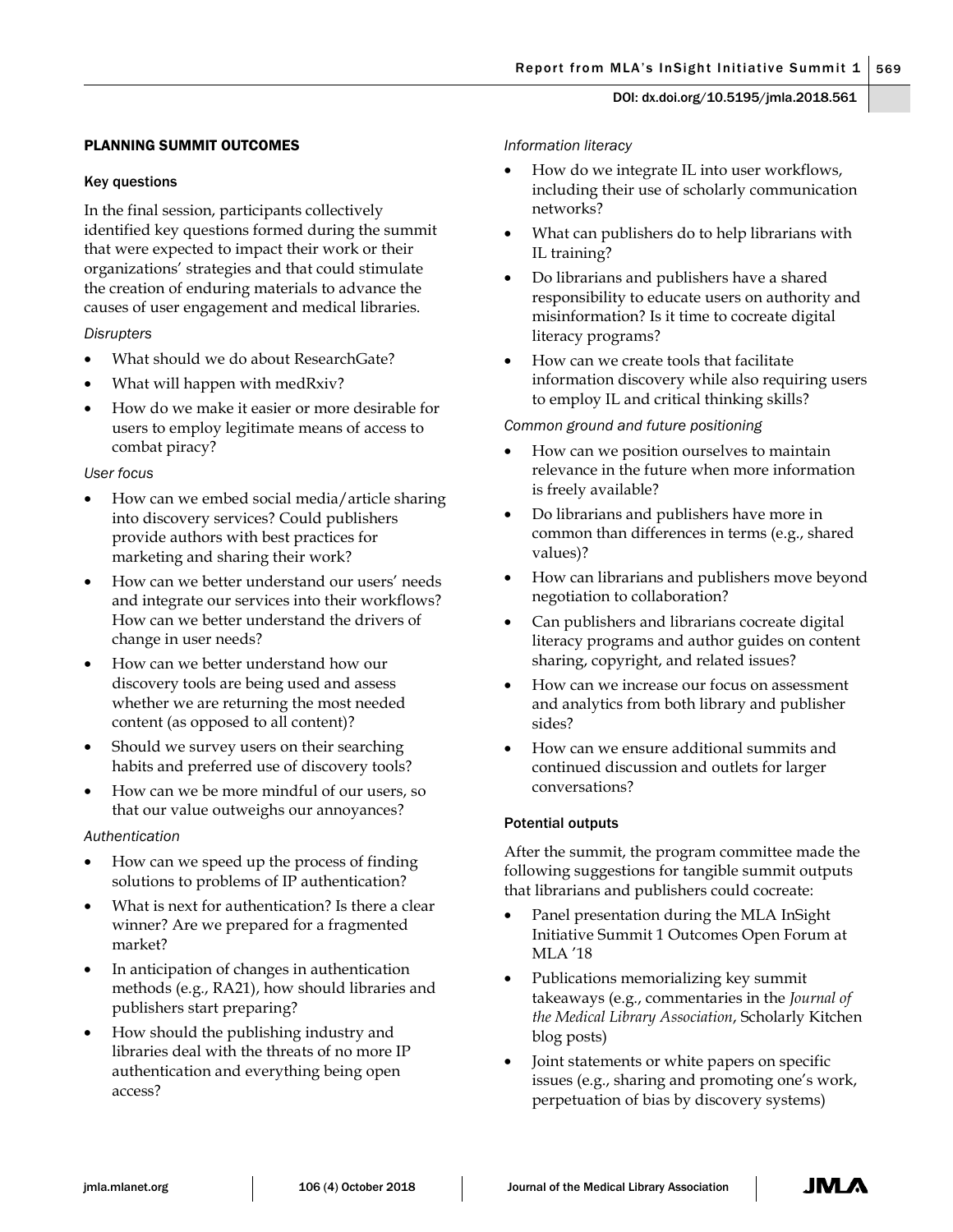- Practical information resources (e.g., LibGuides)
- Digital literacy curriculum for authors
- In-person or online continuing education courses for MLA members

#### PRE-SUMMIT PARTICIPANT READING LIST

#### Leveraging specialized discovery tools to maximize user engagement

Conrad LY. The latest in search: new services in the content delivery marketplace. The Scholarly Kitchen [Internet]. 2 Nov 2016 [cited 22 Feb 2018].

[<https://scholarlykitchen.sspnet.org/2016/11/02/the-latest](https://scholarlykitchen.sspnet.org/2016/11/02/the-latest-in-search-new-services-in-the-content-discovery-marketplace/)[in-search-new-services-in-the-content-discovery](https://scholarlykitchen.sspnet.org/2016/11/02/the-latest-in-search-new-services-in-the-content-discovery-marketplace/)[marketplace/>](https://scholarlykitchen.sspnet.org/2016/11/02/the-latest-in-search-new-services-in-the-content-discovery-marketplace/).

Hinchliffe LJ. Discovery should be delivery: user-centric principles for discovery as a service. The Scholarly Kitchen [Internet]. 8 Jan 2018 [cited 22 Feb 2018]. [<https://scholarlykitchen.sspnet.org/2018/01/08/discovery](https://scholarlykitchen.sspnet.org/2018/01/08/discovery-delivery-user-centric-principles-discovery-service/)[delivery-user-centric-principles-discovery-service/>](https://scholarlykitchen.sspnet.org/2018/01/08/discovery-delivery-user-centric-principles-discovery-service/).

Hanneke R, O'Brien KK. Comparison of three web-scale discovery services for health sciences research. J Med Libr Assoc. 2016 Apr;104(2):109–17. DOI: [http://dx.doi.org/10.3163/1536-5050.104.2.004.](http://dx.doi.org/10.3163/1536-5050.104.2.004)

#### Security and the future of IP authentication

Michael A. Ask the chefs: where is the balance between security, authentication, marketing, and privacy? The Scholarly Kitchen [Internet]. 1 Dec 2016 [cited 22 Feb 2018]. [<https://scholarlykitchen.sspnet.org/2016/12/01/ask-the](https://scholarlykitchen.sspnet.org/2016/12/01/ask-the-chefs-where-is-the-balance-between-security-authentication-marketing-and-privacy/)[chefs-where-is-the-balance-between-security-authentication](https://scholarlykitchen.sspnet.org/2016/12/01/ask-the-chefs-where-is-the-balance-between-security-authentication-marketing-and-privacy/)[marketing-and-privacy/>](https://scholarlykitchen.sspnet.org/2016/12/01/ask-the-chefs-where-is-the-balance-between-security-authentication-marketing-and-privacy/).

Popowich S. Beyond IP authentication in libraries [Internet]. 23 Nov 2017 [cited 22 Feb 2018].

[<http://redlibrarian.github.io/article/2017/11/23/beyond-ip](http://redlibrarian.github.io/article/2017/11/23/beyond-ip-authentication.html)[authentication.html>](http://redlibrarian.github.io/article/2017/11/23/beyond-ip-authentication.html).

#### Lessons learned from pirate sites

Graber-Stiehl I. Science's pirate queen. The Verge [Internet]. 8 Feb 2018 [cited 22 Feb 2018].

[<https://www.theverge.com/platform/amp/2018/2/8/16985](https://www.theverge.com/platform/amp/2018/2/8/16985666/alexandra-elbakyan-sci-hub-open-access-science-papers-lawsuit) [666/alexandra-elbakyan-sci-hub-open-access-science-papers](https://www.theverge.com/platform/amp/2018/2/8/16985666/alexandra-elbakyan-sci-hub-open-access-science-papers-lawsuit)[lawsuit>](https://www.theverge.com/platform/amp/2018/2/8/16985666/alexandra-elbakyan-sci-hub-open-access-science-papers-lawsuit).

Green T. We've failed: pirate black open access is trumping green and gold and we must change our approach. Learn Publ. 2017 Oct;30(4):325–9. DOI: [https://dx.doi.org/10.1002/leap.1116.](https://dx.doi.org/10.1002/leap.1116)

Pelcastre IF, Correa FG. The current system of knowledge dissemination isn't working and Sci-Hub is merely a symptom of the problem [Internet]. London School of Economics and Political Science; c2016 [cited 22 Feb 2018].

[<http://eprints.lse.ac.uk/70381/1/blogs.lse.ac.uk-](http://eprints.lse.ac.uk/70381/1/blogs.lse.ac.uk-The%20current%20system%20of%20knowledge%20dissemination%20isnt%20working%20and%20Sci-Hub%20is%20merely%20a%20symptom%20of%20the%20pro.pdf)[The%20current%20system%20of%20knowledge%20dissemina](http://eprints.lse.ac.uk/70381/1/blogs.lse.ac.uk-The%20current%20system%20of%20knowledge%20dissemination%20isnt%20working%20and%20Sci-Hub%20is%20merely%20a%20symptom%20of%20the%20pro.pdf) [tion%20isnt%20working%20and%20Sci-](http://eprints.lse.ac.uk/70381/1/blogs.lse.ac.uk-The%20current%20system%20of%20knowledge%20dissemination%20isnt%20working%20and%20Sci-Hub%20is%20merely%20a%20symptom%20of%20the%20pro.pdf)

[Hub%20is%20merely%20a%20symptom%20of%20the%20pro.](http://eprints.lse.ac.uk/70381/1/blogs.lse.ac.uk-The%20current%20system%20of%20knowledge%20dissemination%20isnt%20working%20and%20Sci-Hub%20is%20merely%20a%20symptom%20of%20the%20pro.pdf) [pdf>](http://eprints.lse.ac.uk/70381/1/blogs.lse.ac.uk-The%20current%20system%20of%20knowledge%20dissemination%20isnt%20working%20and%20Sci-Hub%20is%20merely%20a%20symptom%20of%20the%20pro.pdf).

## Imagining the ideal social networking site for collaboration and sharing

DeLory C. Scholarly communication issues around scholarly collaboration networks. Libr Connect [Internet]. 2017 Oct 25 [cited 22 Feb 2018].

[<https://libraryconnect.elsevier.com/articles/scholarly](https://libraryconnect.elsevier.com/articles/scholarly-communication-issues-around-scholarly-collaboration-networks)[communication-issues-around-scholarly-collaboration](https://libraryconnect.elsevier.com/articles/scholarly-communication-issues-around-scholarly-collaboration-networks)[networks>](https://libraryconnect.elsevier.com/articles/scholarly-communication-issues-around-scholarly-collaboration-networks).

Rapple C. Updated figures on the scale and nature of researchers' use of scholarly collaboration networks. The Scholarly Kitchen [Internet]. 7 Apr 2017 [cited 22 Feb 2018]. [<https://scholarlykitchen.sspnet.org/2017/04/07/updated](https://scholarlykitchen.sspnet.org/2017/04/07/updated-figures-scale-nature-researchers-use-scholarly-collaboration-networks/)[figures-scale-nature-researchers-use-scholarly-collaboration](https://scholarlykitchen.sspnet.org/2017/04/07/updated-figures-scale-nature-researchers-use-scholarly-collaboration-networks/)[networks/>](https://scholarlykitchen.sspnet.org/2017/04/07/updated-figures-scale-nature-researchers-use-scholarly-collaboration-networks/).

Staniland M[. How do researchers use social media and](http://blogs.nature.com/ofschemesandmemes/2017/06/15/how-do-researchers-use-social-media-and-scholarly-collaboration-networks-scns)  [scholarly collaboration networks \(SCNs\)?](http://blogs.nature.com/ofschemesandmemes/2017/06/15/how-do-researchers-use-social-media-and-scholarly-collaboration-networks-scns) Nature.com community blog [Internet]. 2017 Jun 15 [cited 22 Feb 2018]. [<http://www.springersource.com/scholarly-collaboration](http://www.springersource.com/scholarly-collaboration-networks/)[networks/>](http://www.springersource.com/scholarly-collaboration-networks/).

## MLA INSIGHT INITIATIVE TASK FORCE

The task force is the steering committee for the multi-year InSight Initiative. The task force also reviews the applications from librarians expressing an interest to attend an InSight Summit and selects the participants based on the summit theme and a representative mix of librarians affiliated with the diverse organizations with whom vendors work, including academic medical centers, community hospitals, specialty schools (nursing, pharmacy, etc.), governmental agencies, corporations, and nonprofit advocacy and community-based organizations.

Gerald J. Perry, AHIP, FMLA, Chair, University of Arizona, MLA Past President

Barbara A. Epstein, AHIP, FMLA, Member, University of Pittsburgh, MLA President

Michelle Kraft, AHIP, Member, Cleveland Clinic Foundation, Member, MLA Past President

Gabriel R. Rios, Member, Indiana University, Member

Daniel J. Doody, Summit Organizer, Doody Consulting

Rich Lampert, Summit Co-Organizer, Doody Consulting

Beverly Murphy, AHIP, FMLA, Board Liaison, Duke University Medical Center, MLA President-Elect

Kevin Baliozian, Member, Medical Library Association, MLA Executive Director

Mary M. Langman, Staff Liaison, Medical Library Association

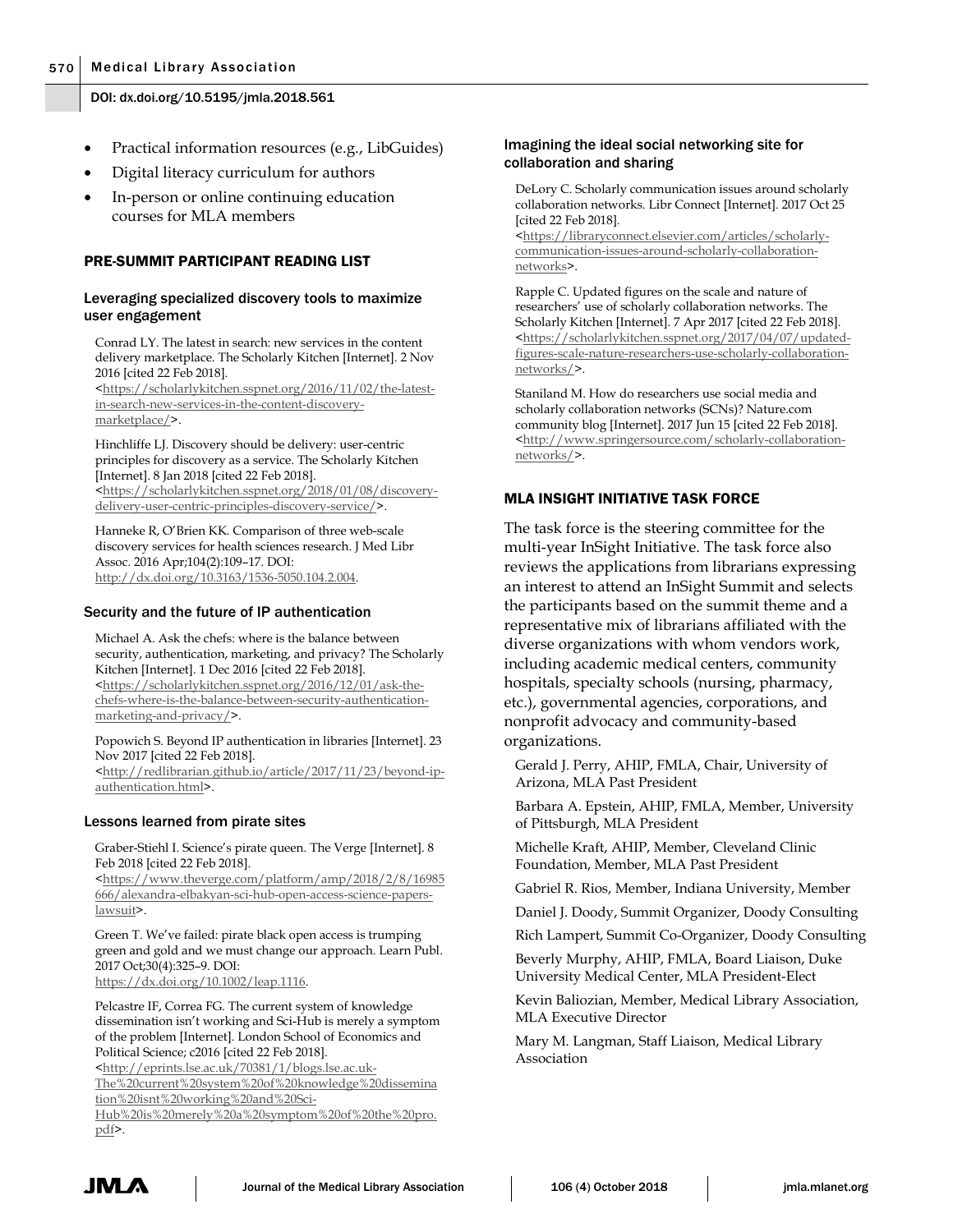## INSIGHT SUMMIT 1 PROGRAM COMMITTEE

The program committee developed the schedule and all program elements for InSight Summit 1. It was appointed by the InSight Initiative Task Force and consisted of three librarians, three representatives from the participating organizations, the program facilitators, and a liaison from the InSight Initiative Task Force.

Caitlin Cricco, Member, Industry Representative, Springer Nature

Nadine Dexter, AHIP, Member, Library Representative, AAHSL Board Representative, University of Central Florida

Richard Gallagher, Member, Industry Representative, Annual Reviews

Donna Gibson, Member, Librarian Representative, Memorial Sloan Kettering Cancer Center

Linné Girouard, AHIP, Member, Librarian Representative, Houston Methodist

Steven Heffner, Member, Industry Representative, Wolters Kluwer

Daniel J. Doody, Summit Organizer, Doody Consulting

Rich Lampert, Summit Co-Organizer, Doody Consulting

Gabriel R. Rios, Liaison, InSight Initiative Task Force, Indiana University

Mary M. Langman, Staff Liaison, Medical Library Association

#### INSIGHT SUMMIT 1 FACILITATORS

Discussions and group exercises were facilitated by InSight Summit Program Committee members.

Daniel J. Doody, Doody Consulting

Rich Lampert, Doody Consulting

Gabriel R. Rios, Indiana University

## INSIGHT SUMMIT 1 PARTICIPATING ORGANIZATIONS AND SPONSORS

MLA thanks the following participating organizations:

Annual Reviews American Psychiatric Association Publishing BMJ Publishing Elsevier F1000 The JAMA Network McGraw-Hill Education

NEJM Group Springer Nature Wolters Kluwer

MLA also thanks the Association of Academic Health Sciences Libraries (AAHSL) and Elsevier for their financial support of the travel expenses and registration of librarian participants.

#### INSIGHT SUMMIT 1 PARTICIPANTS

The InSight Summit had an equal representation of librarian leaders and participating organizations.

Katherine G. Akers, Wayne State University

Donna R. Berryman, AHIP, University at Buffalo

Harold Bright VI, AHIP, A.T. Still University of Health Sciences

Daniel Burgard, University of North Texas Health Science Center

Caitlin Cricco, Springer Nature

Vida Damijonaitis, JAMA Network

Nadine Dexter, AHIP, University of Central Florida

Richard Gallagher, Annual Reviews

William Garrity, University of California–Davis

Shalu Gillum, AHIP, University of Central Florida

Susan Haering, Massachusetts Medical Society/NEJM Group

Rebecca Harrington, AHIP, Florida State University

Emma Cryer Heet, AHIP, Duke University

Steven Heffner, Wolters Kluwer

Lauren Jones, BMJ Publishing

Elizabeth Laera, AHIP, Princeton Baptist Medical Center

Susan Lamprey, Wolters Kluwer Health

Andrea Lopez, Annual Reviews

Elizabeth R. Lorbeer, AHIP, Western Michigan University

Jason Mathis, Elsevier

Robert McKinney, Massachusetts Medical Society/NEJM Group

Roxann W. Mouratidis, AHIP, Florida State University

Nathan A. Norris, AHIP, Beth Israel Deaconess Medical Center

Gerald J. Perry, AHIP, FMLA, University of Arizona

Steve Quinlivan, Elsevier

Rene Schoelzel, F1000

Frank Scutaro, McGraw-Hill Education Jonathan P. Shank, Northwestern University